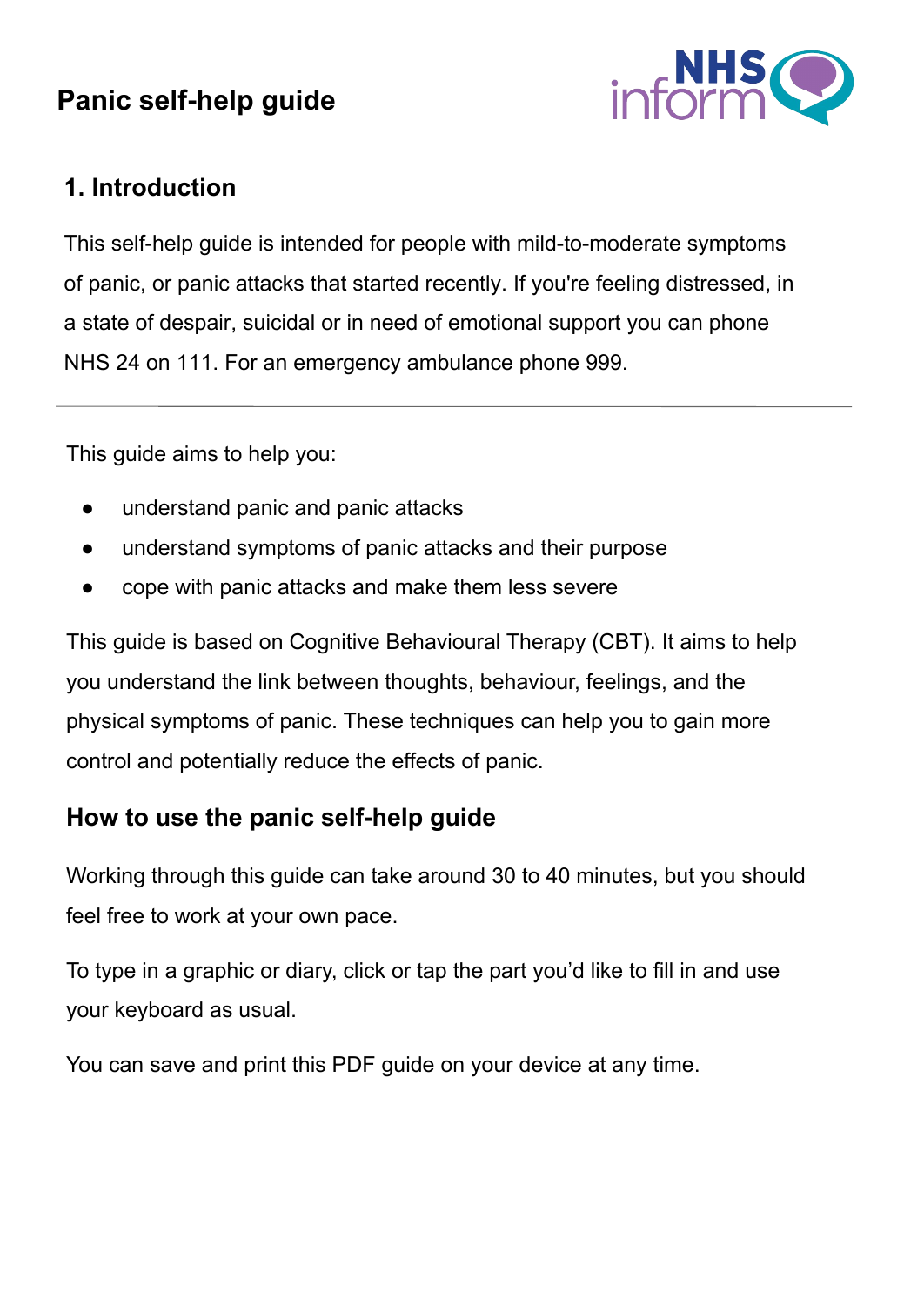# **2. What is a panic attack?**

You can identify a panic attack if it has 3 key features:

- you feel overwhelming fear and anxiety
- it happens suddenly and feels like it's out of your control
- the worst feelings only last for a short time, but you'll likely feel upset and unsettled for some time after

If you're having a panic attack, or about to have one, you'll likely experience a feeling of dread – as if something terrible is about to happen, or it's already happening.

For some people, panic attacks can be predicted – there are signs that an attack is going to happen. For others, it seems to come 'out of the blue'.

There are certain situations that commonly trigger panic attacks – these include driving, going into busy public places, or speaking in front of people. Everyone is different, so you might find, for example, that you have no issues with public speaking but become anxious in a crowd.

As many as one in 10 people will have at least one panic attack in their lifetime. It's nothing to be ashamed of, or feel embarrassed about, and it doesn't mean you're weak or unable to cope with daily life.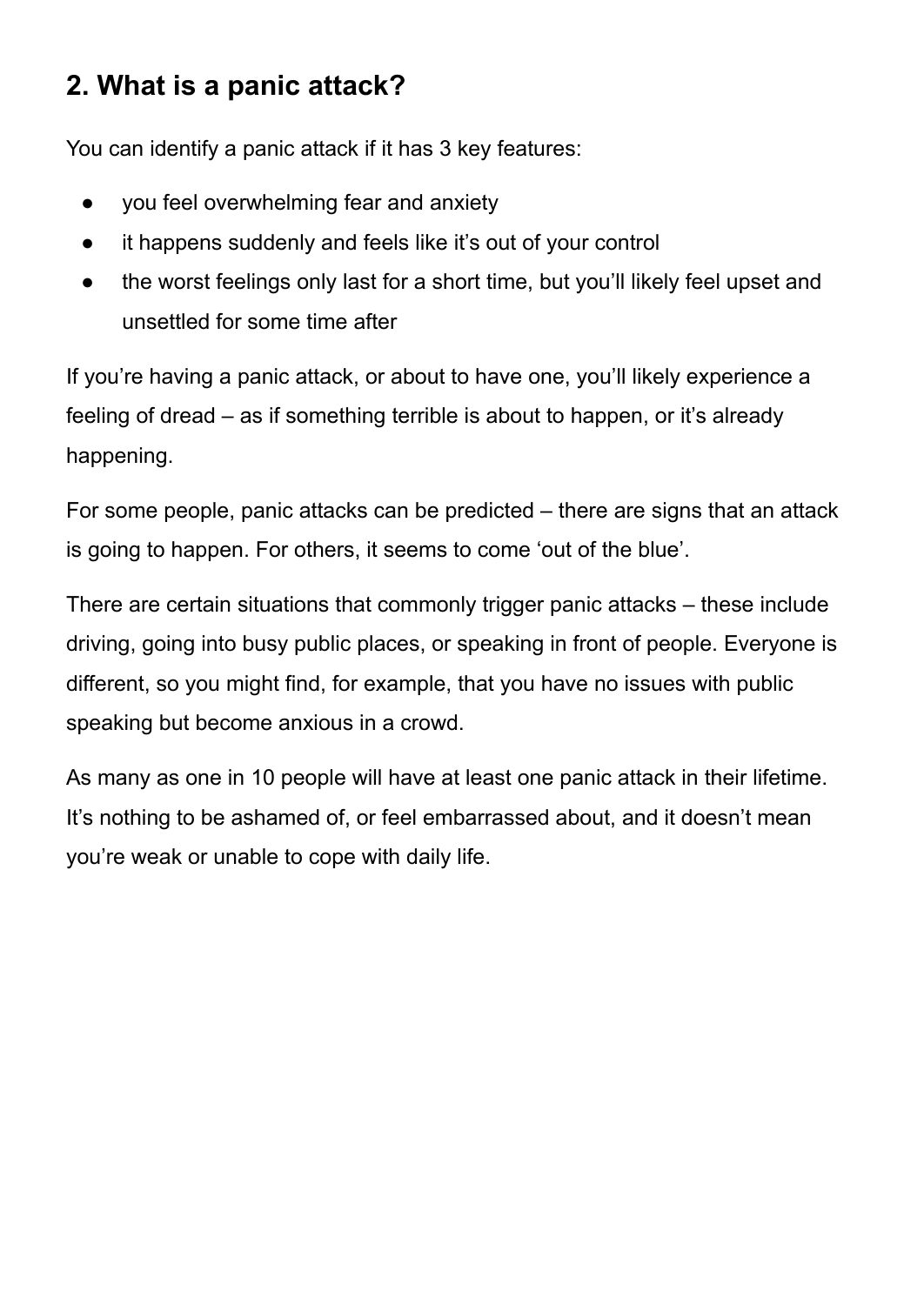# **3. Symptoms of a panic attack**

Most panic attacks have similar symptoms. It can be helpful to learn to recognise them.

### **Do I have panic attacks?**

Do you often experience uncomfortable physical symptoms such as a fast heartbeat, breathlessness, shaking, dizziness and sweating?

Do you avoid going places because you worry about having a panic attack?

Do you often feel like you're going to faint or have a heart attack?

Do you worry about being unable to cope in public places?

Do you feel anxious if you're far away from home?

Do you find it hard being in crowds or busy places?

Do you make sure you have someone with you when you leave the house?

Do you find yourself looking around a lot to find ways you can 'escape' if you need to?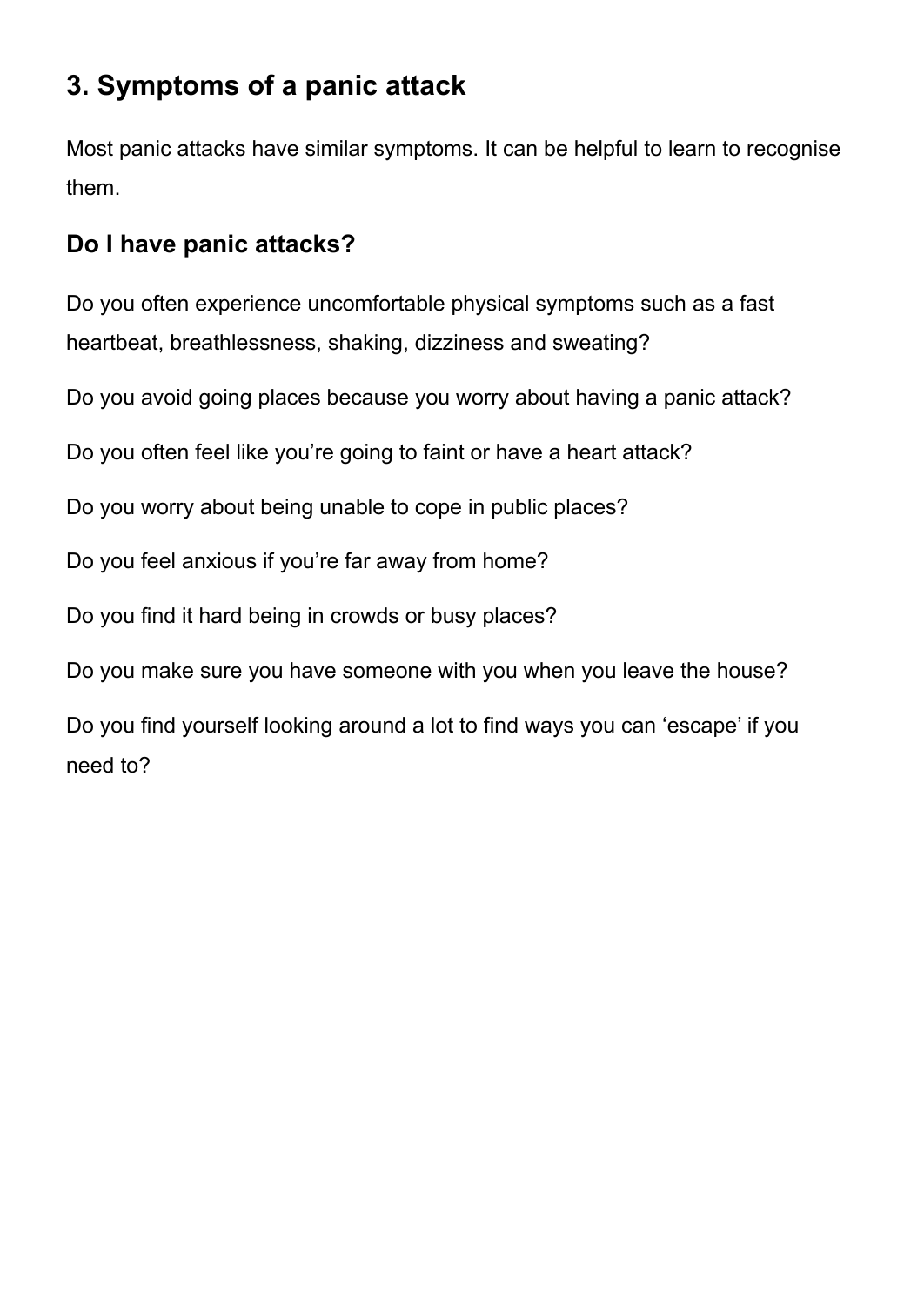### **Common symptoms of panic attacks**

#### **Thoughts you might have**

- "I'm having a heart attack."
- "I'm going to faint."
- "I'm going to collapse."
- "I won't be able to breathe."
- "I'm losing my mind."
- "Everyone knows I'm having a panic attack."
- "I'm going to make a fool of myself."
- "I'm going to die."
- "I'm going to pee/poo myself."

#### **Emotions you might have**

- anxious
- panicky
- scared
- $v$ ulnerable as if you can't cope
- helpless
- dread as if something terrible is going to happen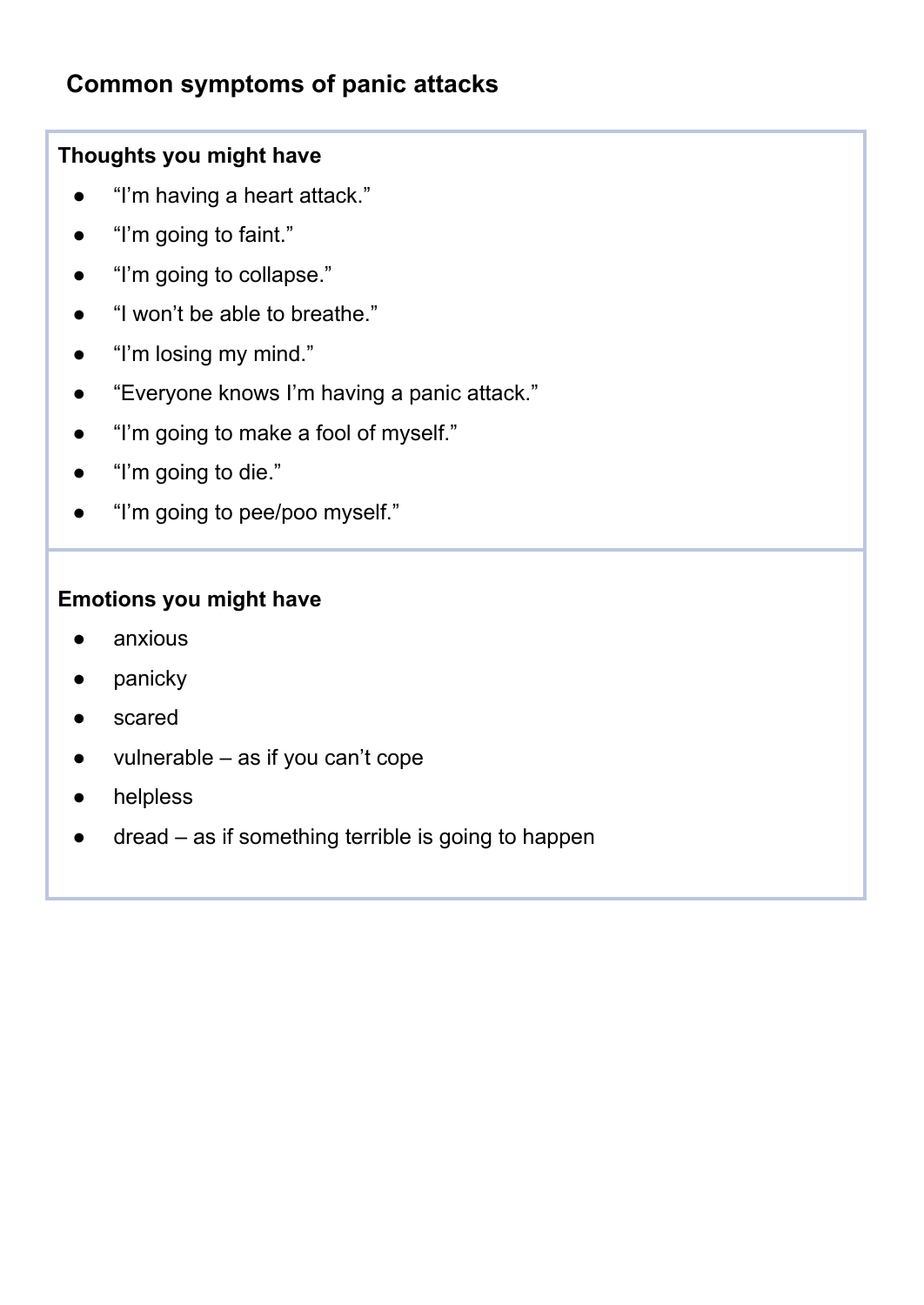#### **Things you might do**

- leave situations where you feel panic, or are worried you're going to have a panic attack
- avoid situations where you expect to have a panic attack
- use safety behaviours there'll be more information on those later on in the guide

One example of a safety behaviour is opening a window to make it easier to breathe if a panic attack is making you afraid you're going to choke.

Because panic attacks feel so unpleasant, people often worry that they're a sign of a serious physical or mental health problem, or that having panic attacks is damaging their health. Worrying about this creates more anxiety, which can lead to a cycle of panic.

## **4. What's the purpose of panic?**

It might not feel like it, but panic is actually a normal reaction. Panic and fear are survival tools – the way the brain responds automatically to a frightening situation is designed to keep you safe. Your brain does this by ensuring that you respond to a situation in a way that will allow you to escape or defend yourself.

There are 3 reactions to fear: fight, flight, or freeze. Your brain's reaction to a perceived threat – something that scares you – is to make it easier for your body to do one of these 3 things effectively.

There's more information about how the survival reaction works in the next section.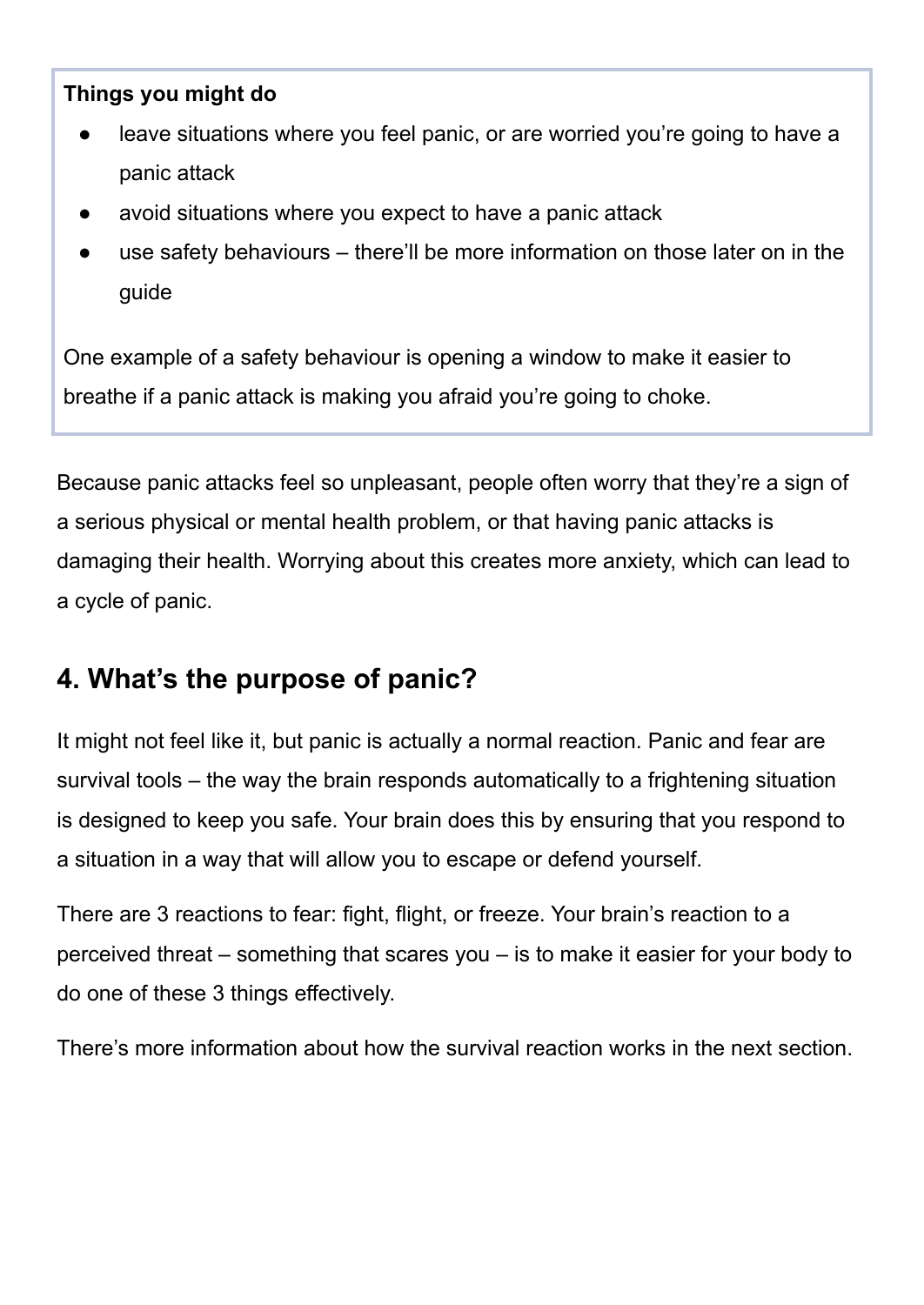When it comes to the fight, flight, or freeze response, the problem for people dealing with panic attacks is this reaction is bigger than it needs to be in normal daily life. The symptoms you experience would have been very helpful thousands of years ago, but they aren't as necessary or useful in the modern world.

Another problem is that this reaction can be in response to something that seems frightening, but actually isn't dangerous – like being in a busy place, or getting trapped in a lift. These things might be unpleasant, but they aren't life-threatening. Unfortunately, the human brain's 'alarm system' is designed to react as if they are, in order to protect you. This causes a physical reaction known as a panic attack.

### **Panic and your brain**



When the alarms go off in your amygdala, your frontal lobe temporarily stops being involved in what your body does.

Amygdala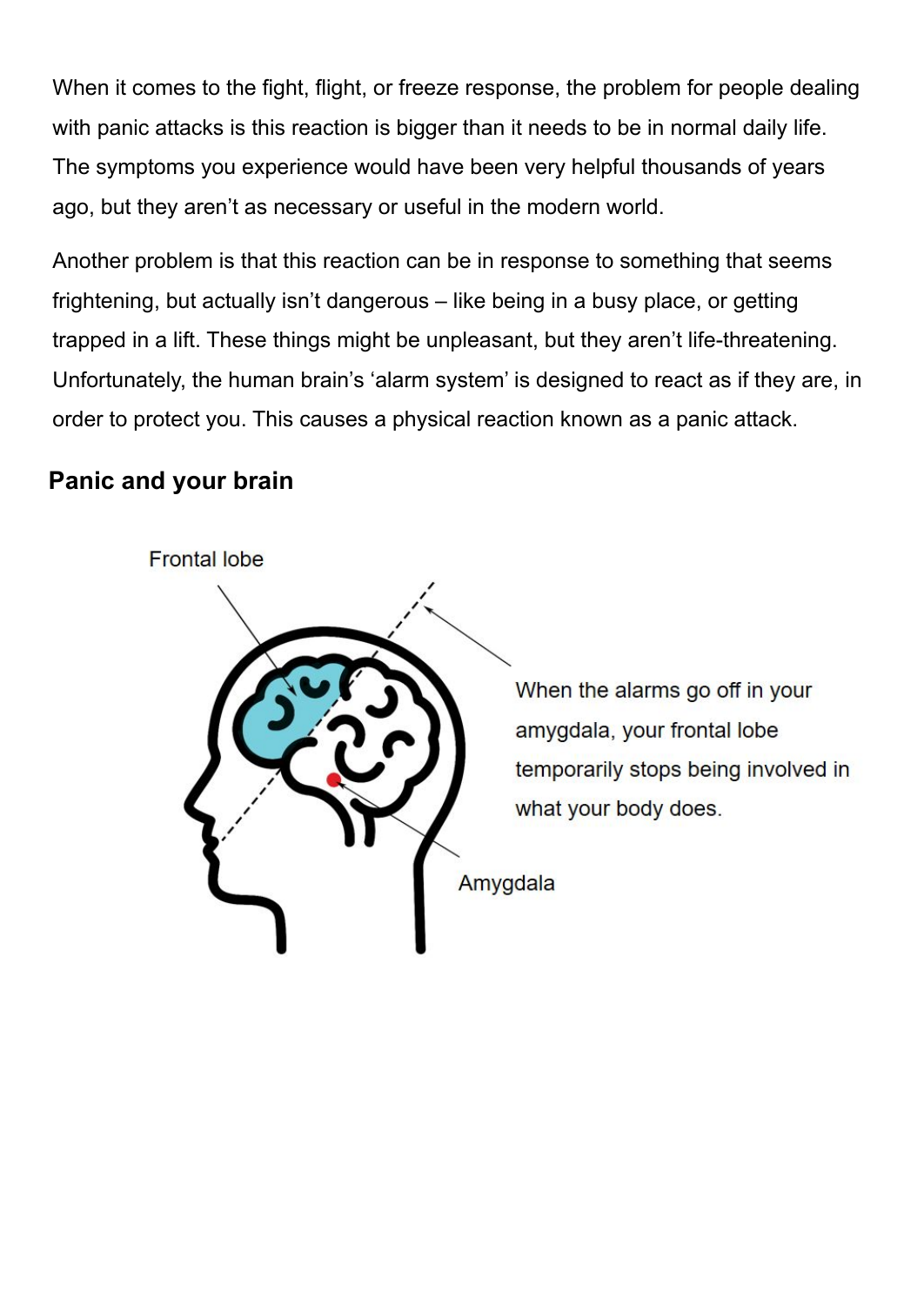It can be helpful to understand what's going on in your brain when these reactions are happening in your body. You don't have to remember all the information below – just keep in mind what's happening in your body and mind. This gives you an 'early warning system' to let you know you might have a panic attack, so you can take steps to feel calmer.

#### **Frontal lobe**

Your frontal lobe is the rational part of your brain – the bit that's designed to help you manage your daily life, fit in with others, and do things like work and study. It's responsible for planning, problem solving, and rational thinking. The frontal lobe also handles impulse control and thinking about consequences – it's the reason people usually think before they act.

#### **Amygdala**

This is part of what's called the limbic system. The limbic system is designed to do all the things in your body that you don't think about, like breathing and digesting food. If your frontal lobe is your 'thinking' brain, your amygdala is your 'instinctive' brain. This part of your brain continually takes in and processes information from your senses, so even when you aren't thinking about it it's scanning for threats and interpreting what you see, hear, feel, touch, taste and smell.

As well as watching out for threats, the amygdala is responsible for setting off your brain's 'alarm system' when it detects danger – even if it's a false alarm. When the alarms go off in your amygdala, it creates a shortcut between your amygdala and your body. This means your frontal lobe – the rational part of your brain – temporarily stops being involved in what your body does. As part of this, your limbic system releases chemicals (including adrenaline) that have strong and immediate effects on your body. These effects are the physical symptoms of a panic attack – there's more detail on these in the next section.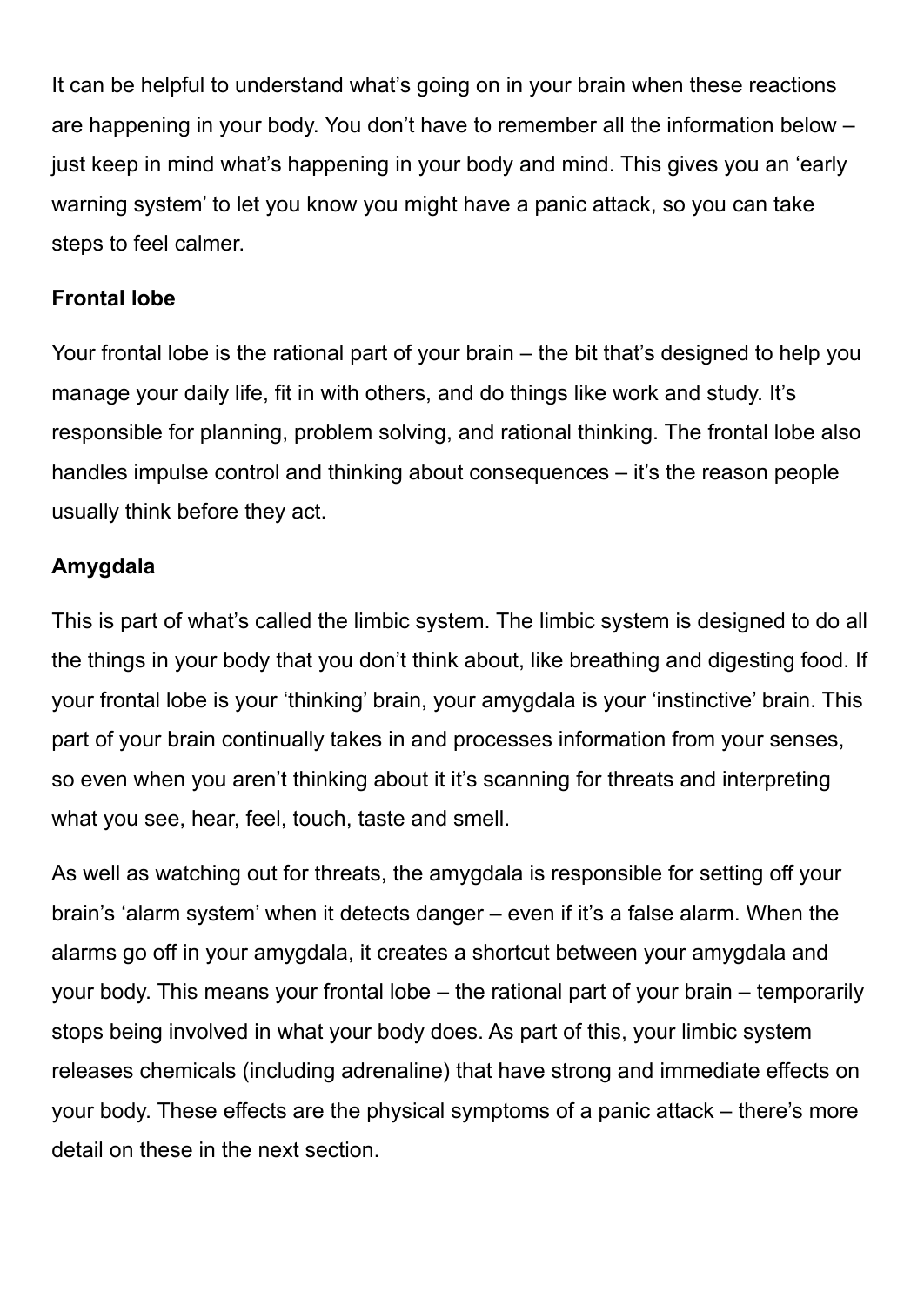#### **False alarms**

This system responds in the same way to an imagined threat as it does to a real one. When the alarm system is triggered your rational brain goes 'offline', so to bring it back 'online' you have to do things to calm it down.

# **5. Panic and your body**

As discussed in the last section, your body reacts to threats – or what your brain thinks are threats – in a way that allows you to fight, run, or freeze. The chemicals released by your brain to prepare your body in threat situations cause a number of side effects. These are the symptoms you experience during a panic attack.

You might experience some or all of the following side effects:

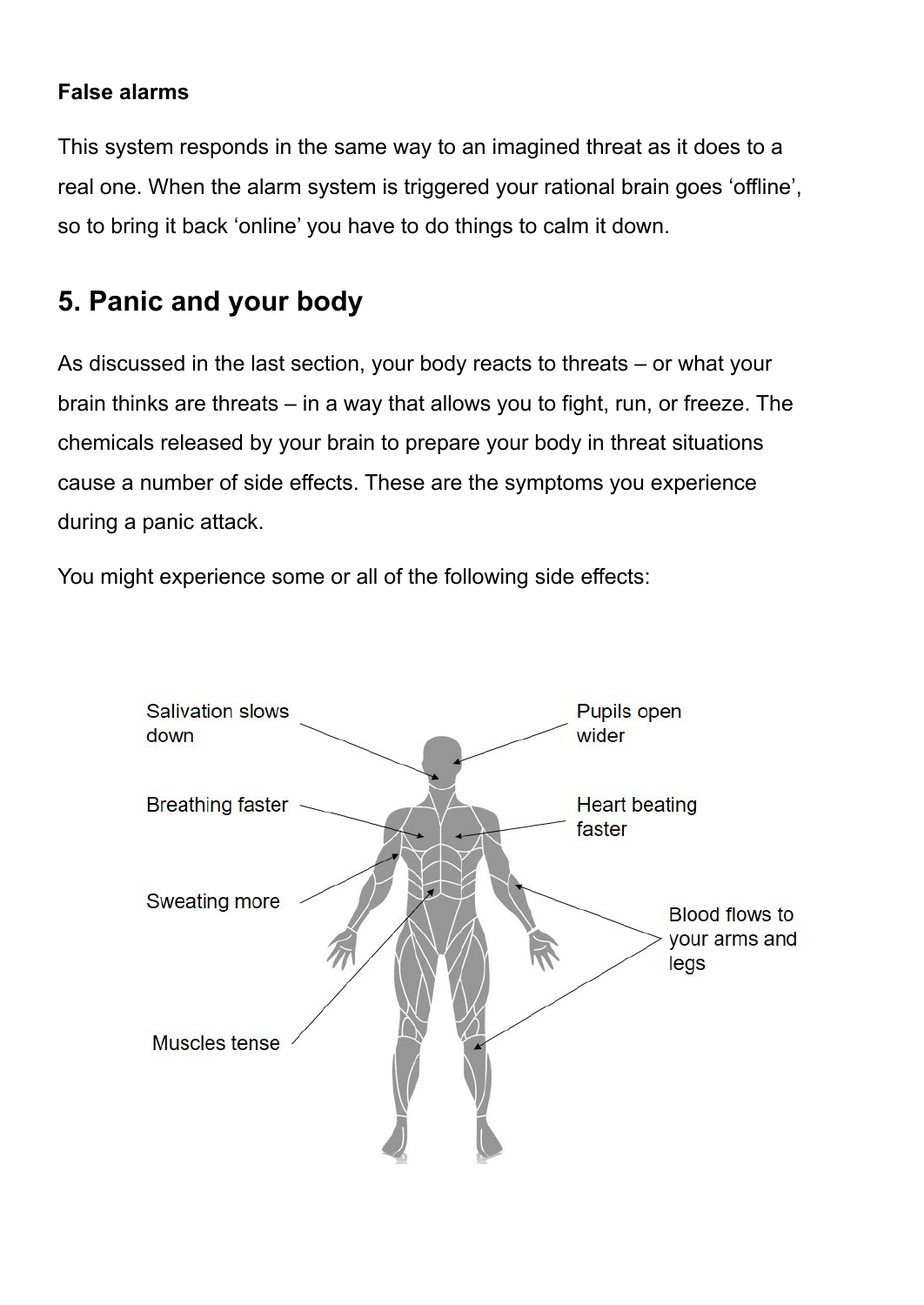| <b>Physical response</b>             | <b>Purpose</b>                                                                                                              | Side effect                                                                                                                                      |
|--------------------------------------|-----------------------------------------------------------------------------------------------------------------------------|--------------------------------------------------------------------------------------------------------------------------------------------------|
| <b>Breathing faster</b>              | This is to give your<br>muscles more oxygen,<br>making it easier to fight or<br>run.                                        | Dizziness, feeling<br>breathless, and chest<br>pain.                                                                                             |
| Heart beating faster                 | This is to pump more<br>blood around your body,<br>to supply your muscles<br>with more strength for<br>fighting or running. | Heart pounding and<br>feeling very aware of your<br>heartbeat.                                                                                   |
| Blood flows to your arms<br>and legs | This is where your blood<br>would be needed most in<br>a fight, or if you had to run<br>away.                               | Feeling numbness,<br>tingling, or coldness in<br>your fingers, toes, face, or<br>scalp. You might feel 'pins<br>and needles' in your<br>fingers. |
| Muscles tense                        | This is so you're ready to<br>fight or run away instantly.                                                                  | Feeling tense, having<br>aches and pains, and<br>trembling.                                                                                      |
| <b>Sweating more</b>                 | If you have to fight or run,<br>your body will get hotter,<br>so it tries to cool itself<br>down.                           | Feeling sweaty.                                                                                                                                  |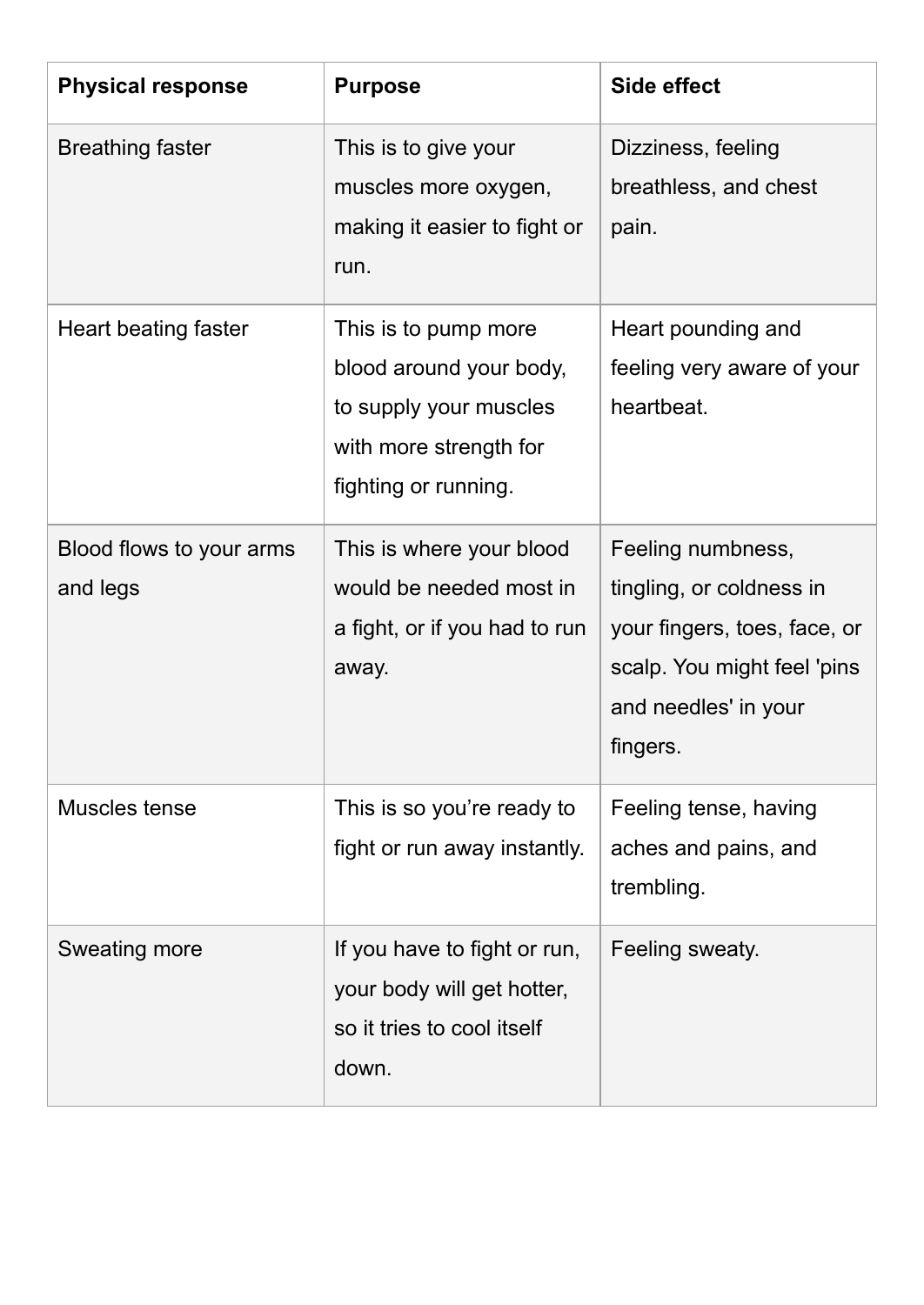| <b>Physical response</b>   | <b>Purpose</b>            | Side effect                   |
|----------------------------|---------------------------|-------------------------------|
| Your digestive system,     | This is so your body can  | Having a dry mouth,           |
| including salivation       | use the energy elsewhere  | feeling sick, and a heavy     |
| (creating saliva) slows    | if needed.                | feeling in your tummy.        |
| down                       |                           |                               |
| Your mind focuses on       | This is so you can see    | Feeling anxious. You may      |
| looking out for danger,    | and react to threats more | get more sensitive to light.  |
| and your pupils open       | quickly.                  | You might also experience     |
| wider to let in more light |                           | disturbances in your          |
|                            |                           | vision, like 'tunnel vision'. |

These are all normal, automatic reactions, because fear is designed to help you survive if you're in danger. After the danger is gone, these feelings and symptoms fade away. However, if you experience panic attacks, your body and mind can need longer to settle. This is because, when there's no obvious danger, there are also no obvious signs that you're safe.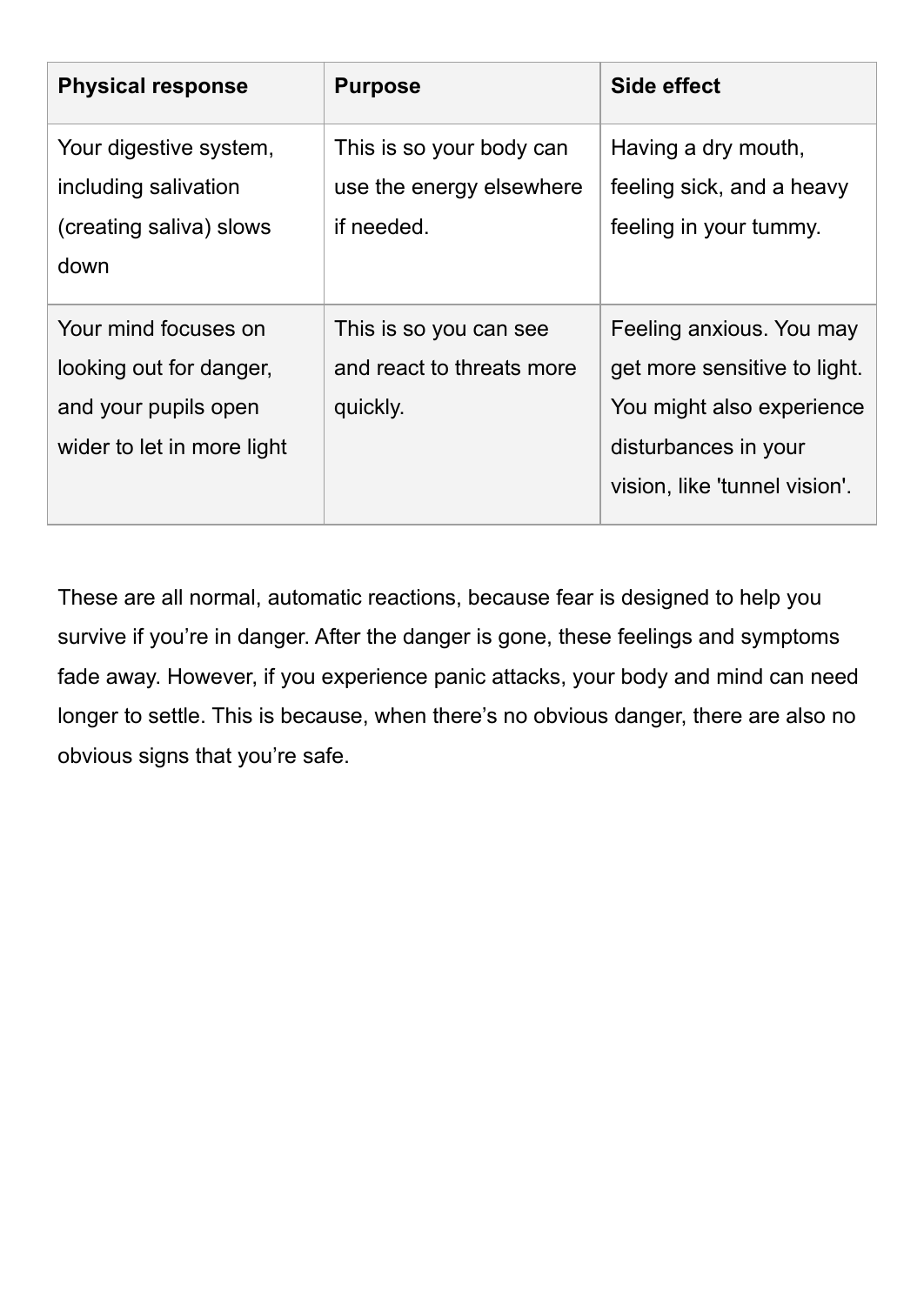# **6. What causes panic?**

People usually experience their first panic attack during stressful periods in their lives, or times when their responsibilities increase. This can include times when you experience relationship or financial problems, have to deal with pressure at work, or experience illness or bereavement.

Any stressful time in your life can lead to high anxiety levels – when your anxiety levels are high, you're more likely to experience panic attacks.

Everyone's anxiety levels go up and down, and the amount changes over time and depending on what's happening in your life. There can also be a 'panic level' that would make anybody experience a panic attack, even if they're generally calm. If you're not usually under a lot of stress, you're less likely to get to this level. If you're experiencing high amounts of stress over a period of time, your anxiety levels will go up and you're more likely to reach the panic level.

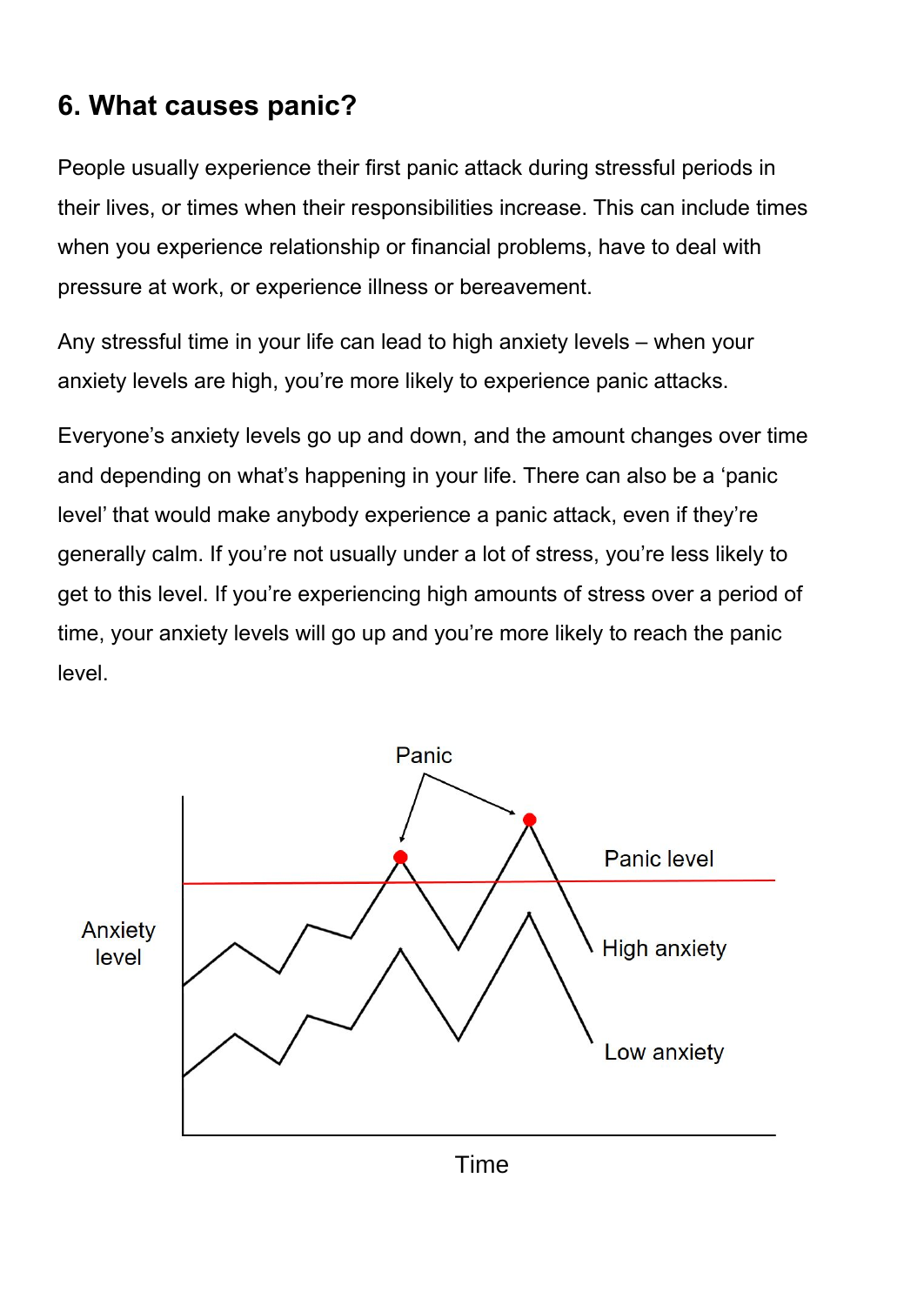Many people who have panic attacks find they're more likely to have one when something else is bothering them – for example, relationship difficulties or periods of emotional upset.

Dealing with frequent concerns about things like your health, safety and wellbeing can make you more vulnerable to panic, because your anxiety levels are consistently higher and closer to the panic level.

# **7. What triggers panic attacks?**

Triggers are different for everybody, but some are more common than others.



**Anxiety trigger**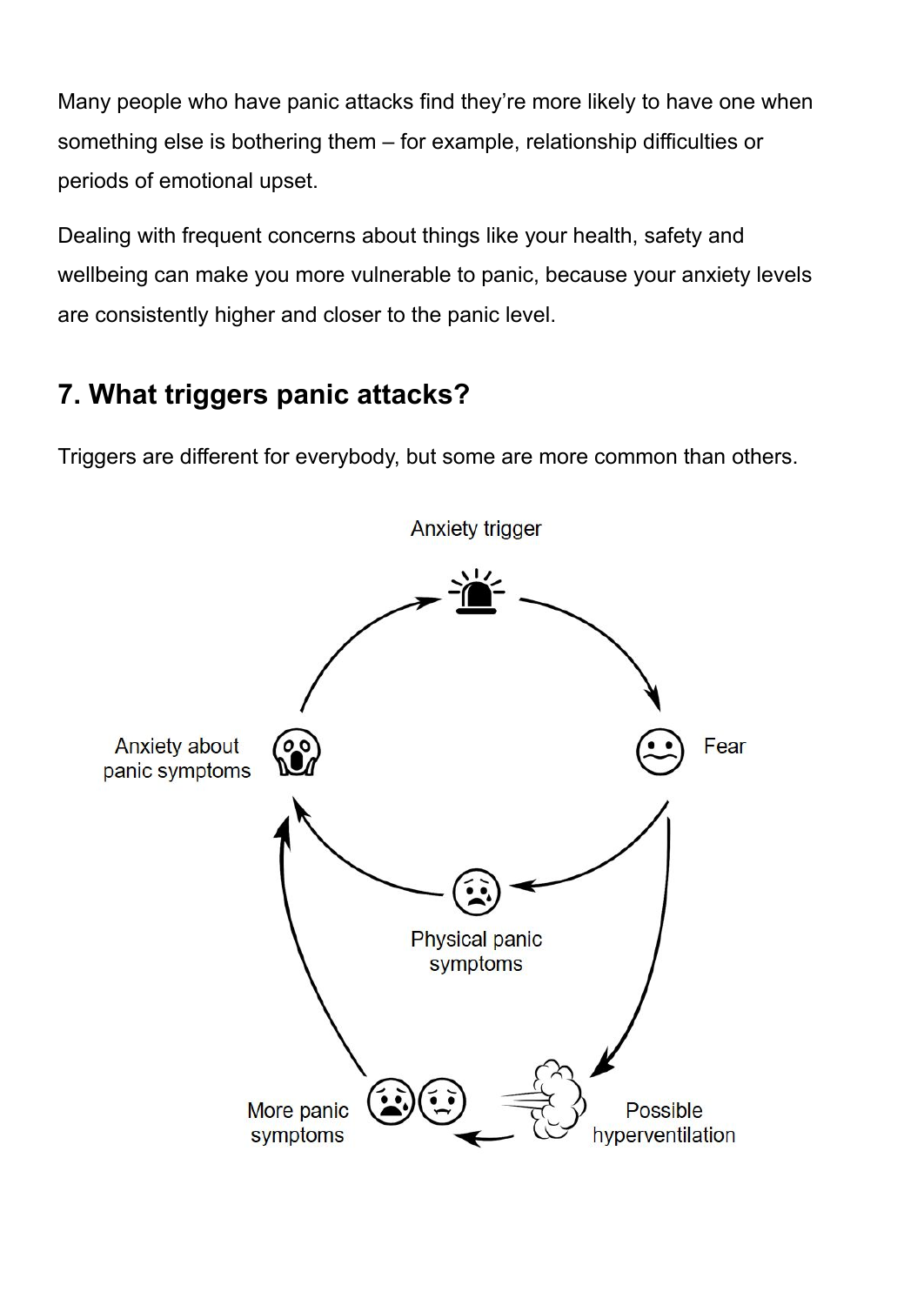These include:

#### **Higher levels of tension or anxiety**

Whatever the reason behind the feeling, becoming tense or anxious can trigger a panic attack. This is why worrying about having a panic attack can often trigger one.

#### **Feelings**

Emotions that cause a reaction in your body, like anger, worry, or distress.

#### **Exertion**

Anything that puts your body under strain can trigger a panic attack.

#### **Physical changes**

These can include illness, being tired or hungry, and pre-menstrual tension (PMT).

### **Alcohol and drugs**

Alcohol, and many non-prescription drugs, can increase your heart rate and change your mood. This makes a panic attack more likely.

### **Lifestyle factors**

The things you eat and drink can make you more likely to have a panic attack. Drinking a lot of caffeine or sugary drinks, or eating a lot of sugar, can make a panic attack more likely.

### **Being focused on your body**

If you have time to sit and think about your body and your mood, this can raise your anxiety levels and trigger a panic attack.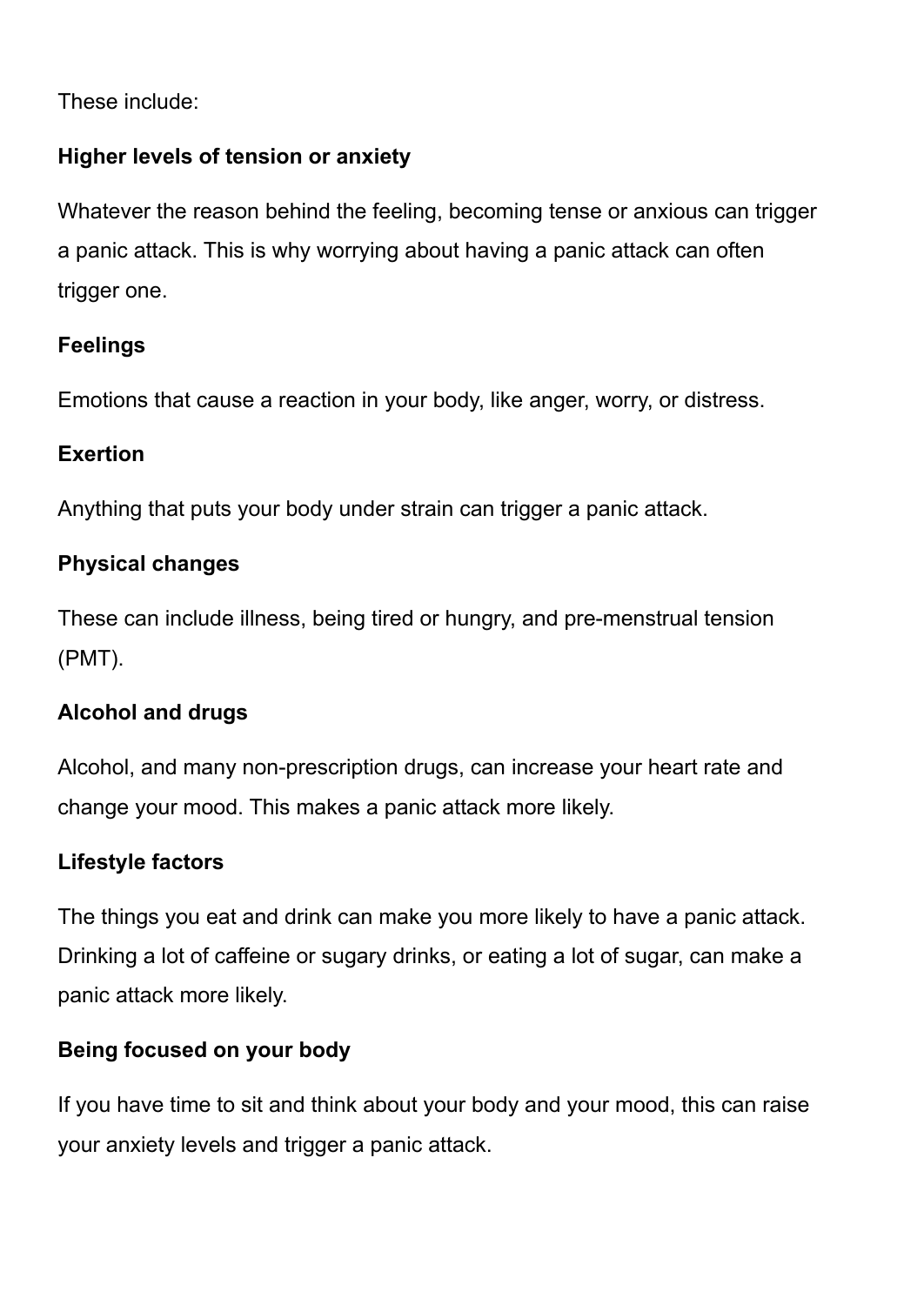It's important to be aware that – apart from drugs and alcohol – none of these triggers are dangerous, so there's no reason to avoid them. In fact, trying to find out what your triggers are and avoid them can be a waste of time and energy. It's often more helpful to focus on learning how to manage feelings of panic when they happen.

As you learn how to deal with panic attacks, you'll feel less worried about having one. In turn, feeling less anxious overall means you'll be less likely to have a panic attack.

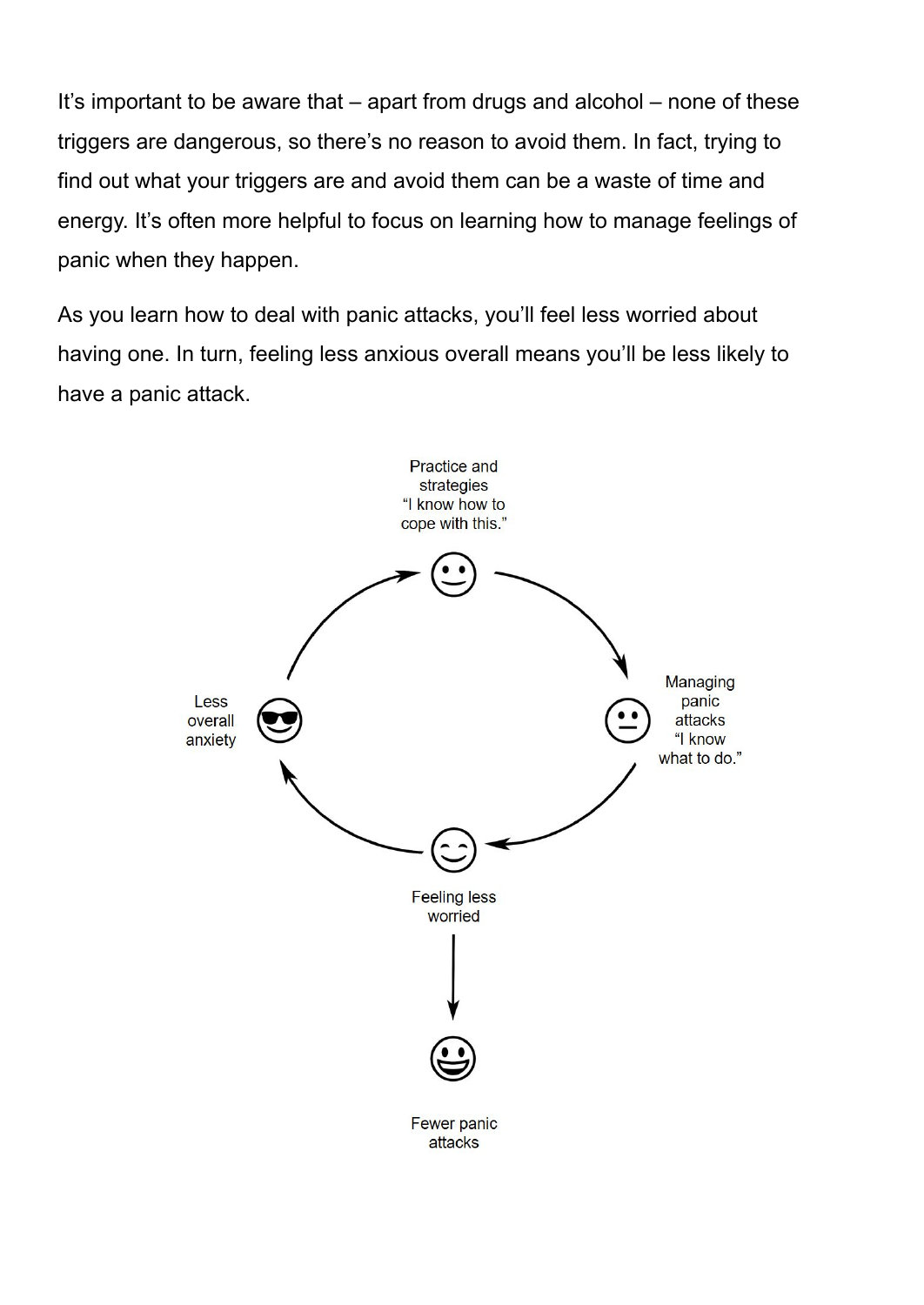There's information about dealing with panic attacks further along in the guide.

# **8. What keeps panic going?**

Some ways of thinking and behaving can keep panic going. The same as with triggers, these are different for everybody, but some are more common than others.

### **Monitoring your body**

The sensations in your body are always changing - for example, it's normal to feel breathless after running for the bus, or to feel your heart 'skip a beat' when you're excited. If you're concerned about having a panic attack, you can find yourself monitoring your body for anything that you think might signal an attack is coming. This makes it more likely that you'll notice normal changes in your body and misinterpret them – think they mean something more than they do. These thinking errors can then trigger a panic attack, because you become afraid you're about to have one and your anxiety levels rise.

### **Unhelpful thoughts about panic**

Many people who have panic attacks experience unhelpful thoughts that keep panic going. These can include:

#### **Believing you can't cope**

"I won't be able to deal with this."

### **Catastrophising**

Where you believe something terrible is going to happen.

• "If I do this, I'm going to die."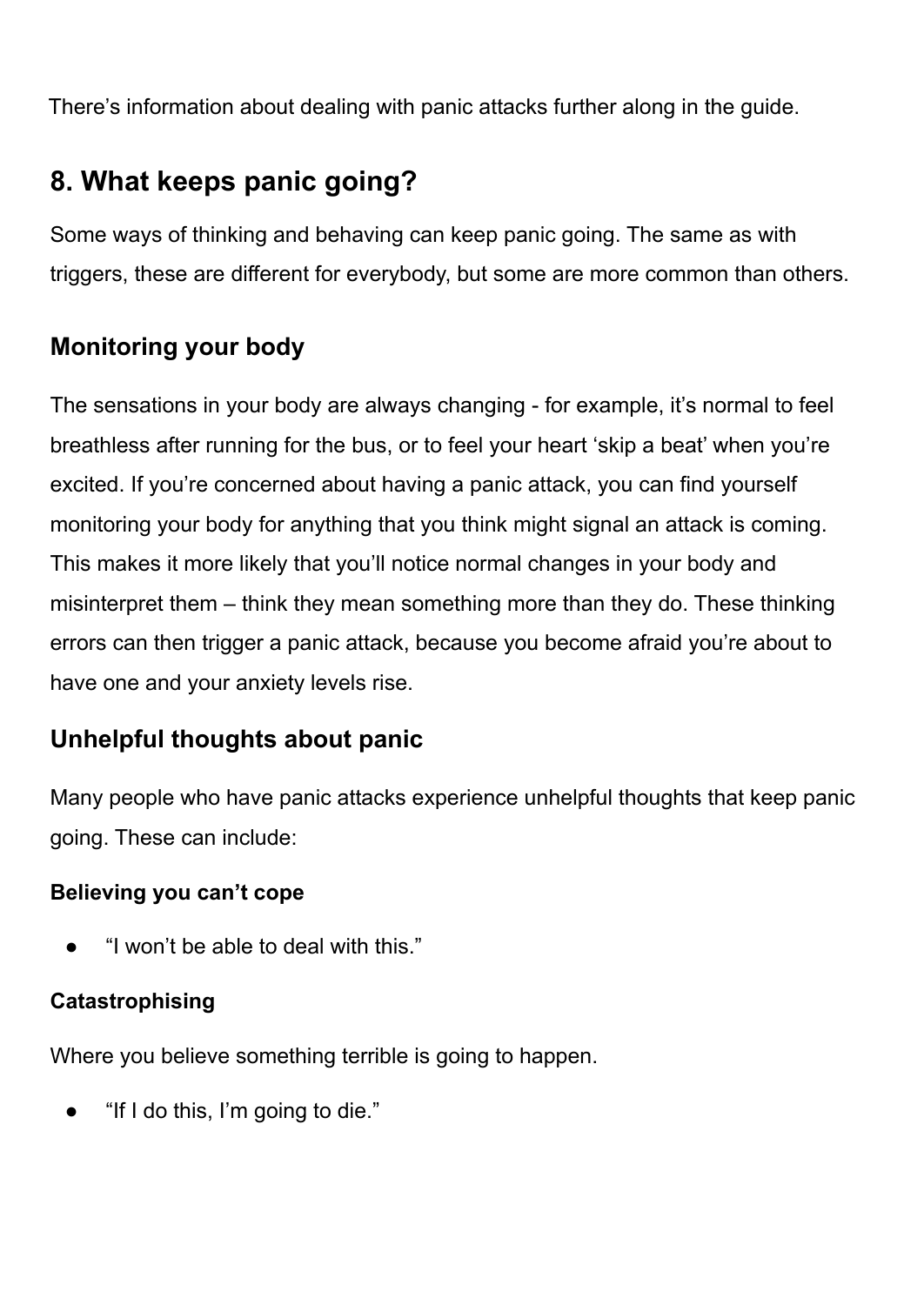#### **Worrying about what other people think**

Worrying about what people think of you, and fearing that you'll look foolish in front of others.

"Everyone can see I'm panicking and they think I'm weak."

#### **Worrying about anxiety**

Worrying about anxiety symptoms and interpreting them as dangerous.

- "If my heart doesn't stop racing I'm going to have a heart attack."
- "I can't breathe, I'm going to choke."

### **Anticipating an attack**

Anticipation (waiting for something) can keep panic going. In situations where you've had a panic attack before, you might find yourself expecting it to happen again when you return to that situation. This means you become afraid of being in situations where you had an attack before, because you're scared it'll happen again.



Unfortunately, this fear can trigger a panic attack, creating a vicious cycle (as you can see in the graphic above).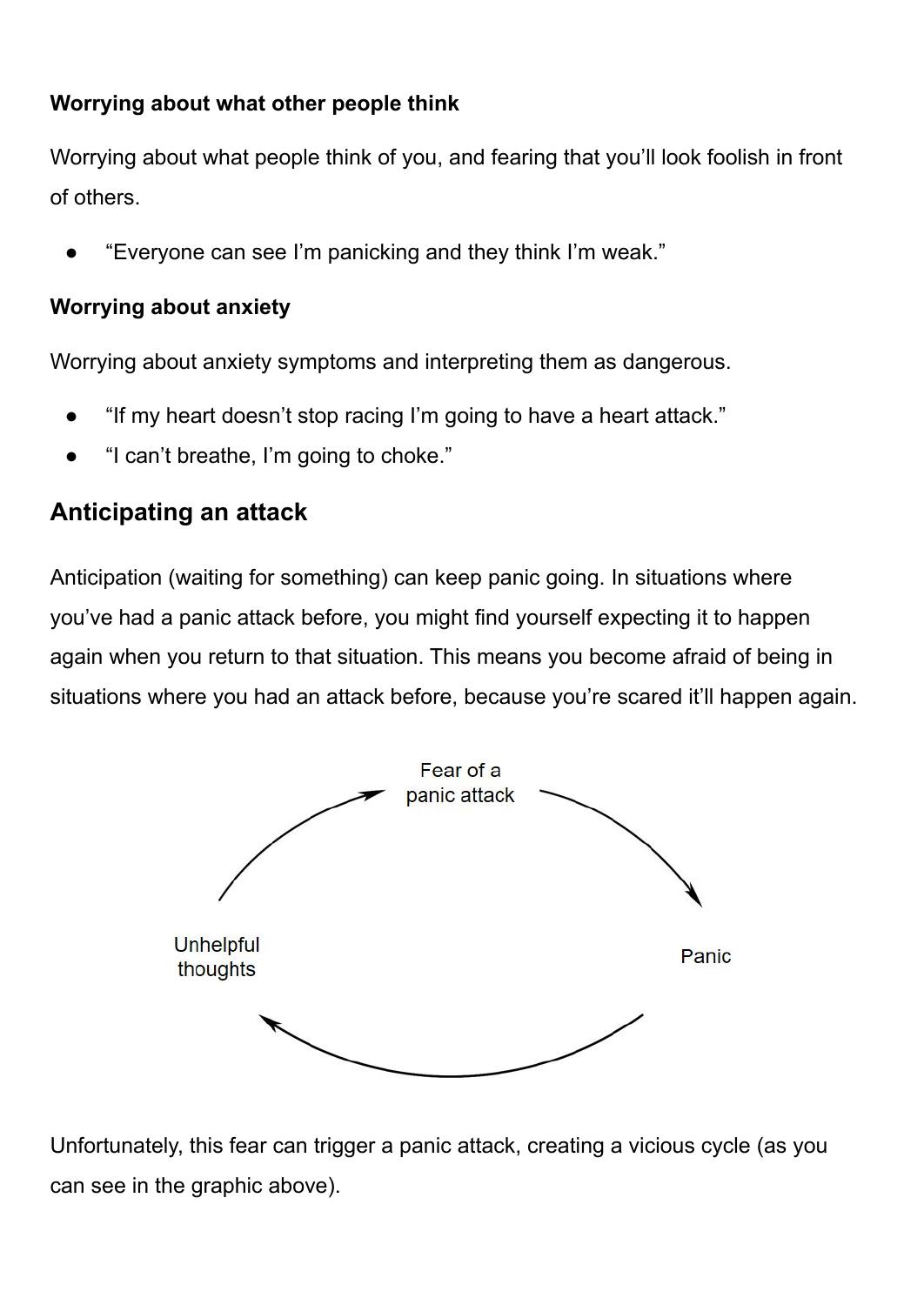### **Avoidance and safety behaviours**

People often get into the habit of avoiding situations that make them feel anxious. This can, unfortunately, make life harder in the long run.

There are 2 reasons for this: one is that the longer you avoid something, the more intimidating it becomes. The other is that if you never challenge your fears, you never get the chance to find out that you can cope. As a result, you may lose confidence in your ability to deal with situations that make you feel anxious. The less you do, the less you'll feel able to do.

There's more information on avoidance and safety behaviours later on in this guide.

# **9. Activity 1**

As discussed in the previous section, the things you think, feel, and do can keep panic going. Once you can recognise this is happening, it'll be easier to change these habits and take steps to feel more in control.

Fill in the boxes below about a situation when you felt panic. Filling this in helps you see how your feelings, thoughts, behaviour and how your body feels are all linked, and can all affect each other.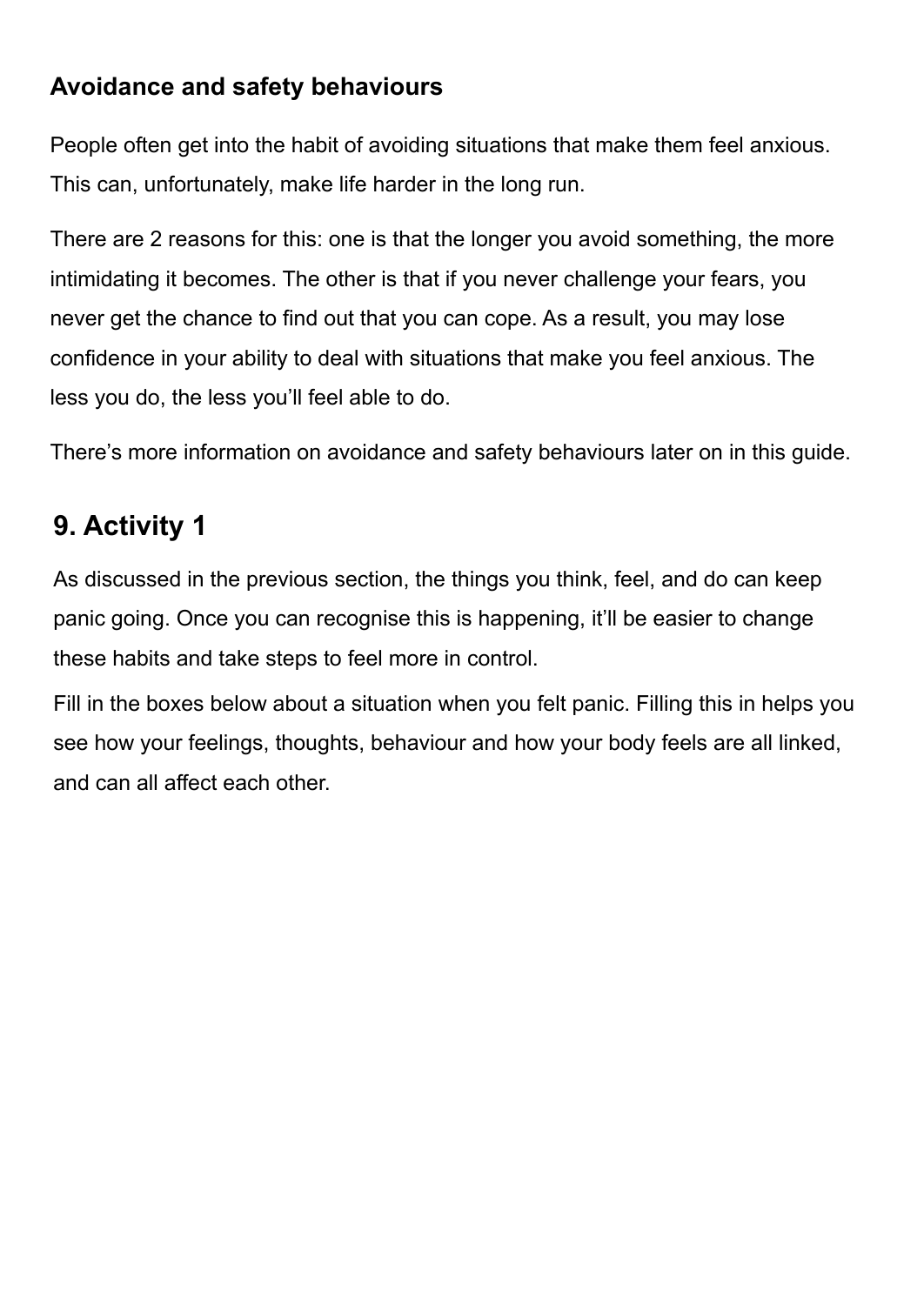**Describe the situation. You could write where you were, who you were with, and what was happening. Your feelings Your thoughts What you did How your body felt**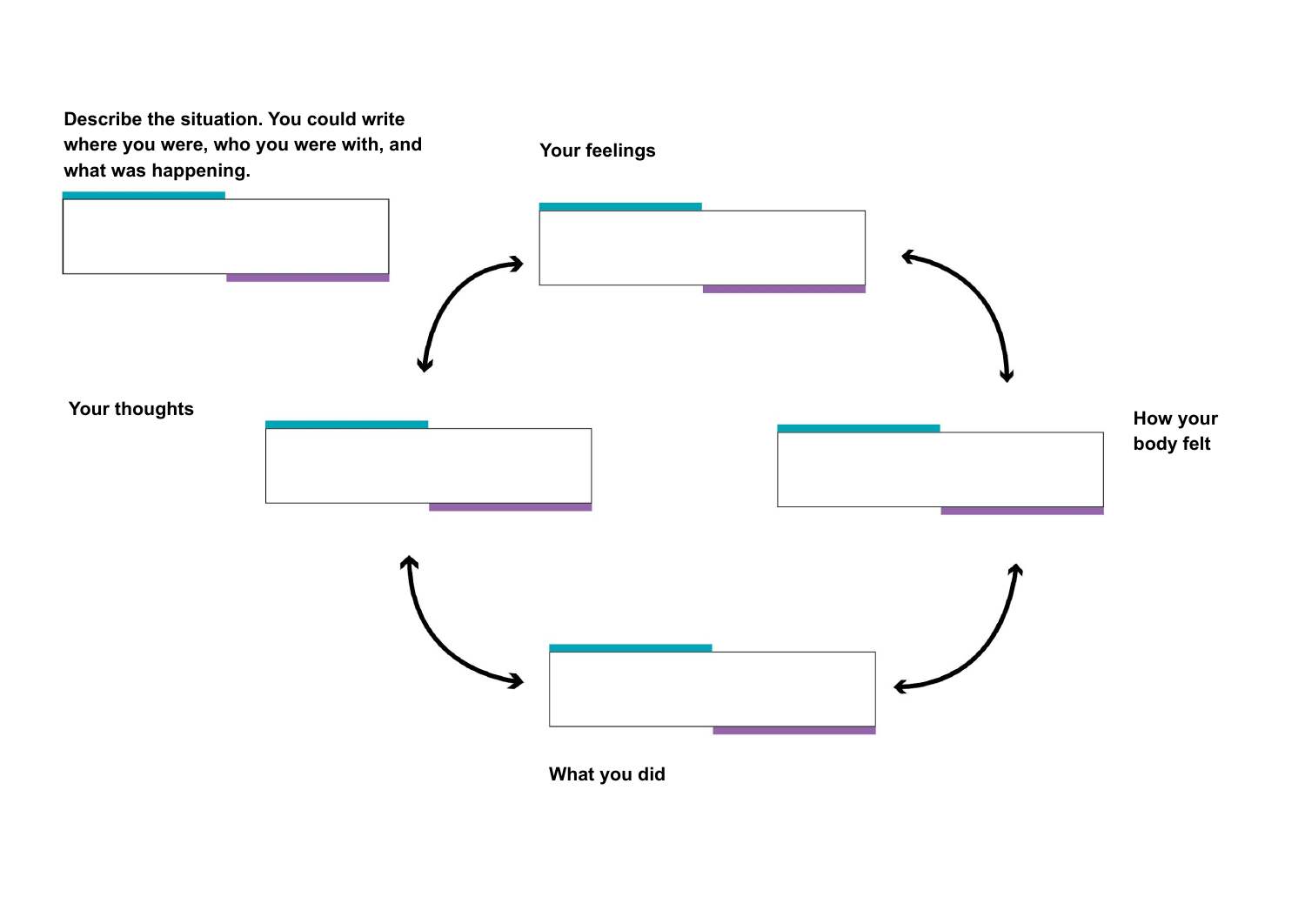On the infographic you can see how thoughts, feelings and actions affect each other. You can see how doing things to try to avoid a panic attack, like leaving a situation where you feel anxious, strengthens your belief that you can't cope. This makes panic attacks more likely to happen in similar situations in the future.

## **10. Coping with panic**

Now you have a better understanding of what causes and triggers panic attacks, you're better prepared to deal with them. Having this understanding, and knowing that panic is common, is helpful for many people. The next step is learning techniques to help you cope with panic attacks, so they have less of an impact on your life. You can also learn skills to help bring down your overall anxiety level so panic attacks are less likely.

The next parts of the guide will cover a number of techniques for coping with panic attacks. These include:

- coping statements
- relaxation exercises
- exercises to help you feel more in control
- coping strategies for getting through a panic attack
- techniques to deal with worry and reduce your overall anxiety

Developing these skills can take time and practice, so don't worry if you have difficulty with them in the beginning. It's important to practice these techniques regularly, when you're not feeling anxiety or panic, so when you do need to manage a panic attack you know exactly what to do.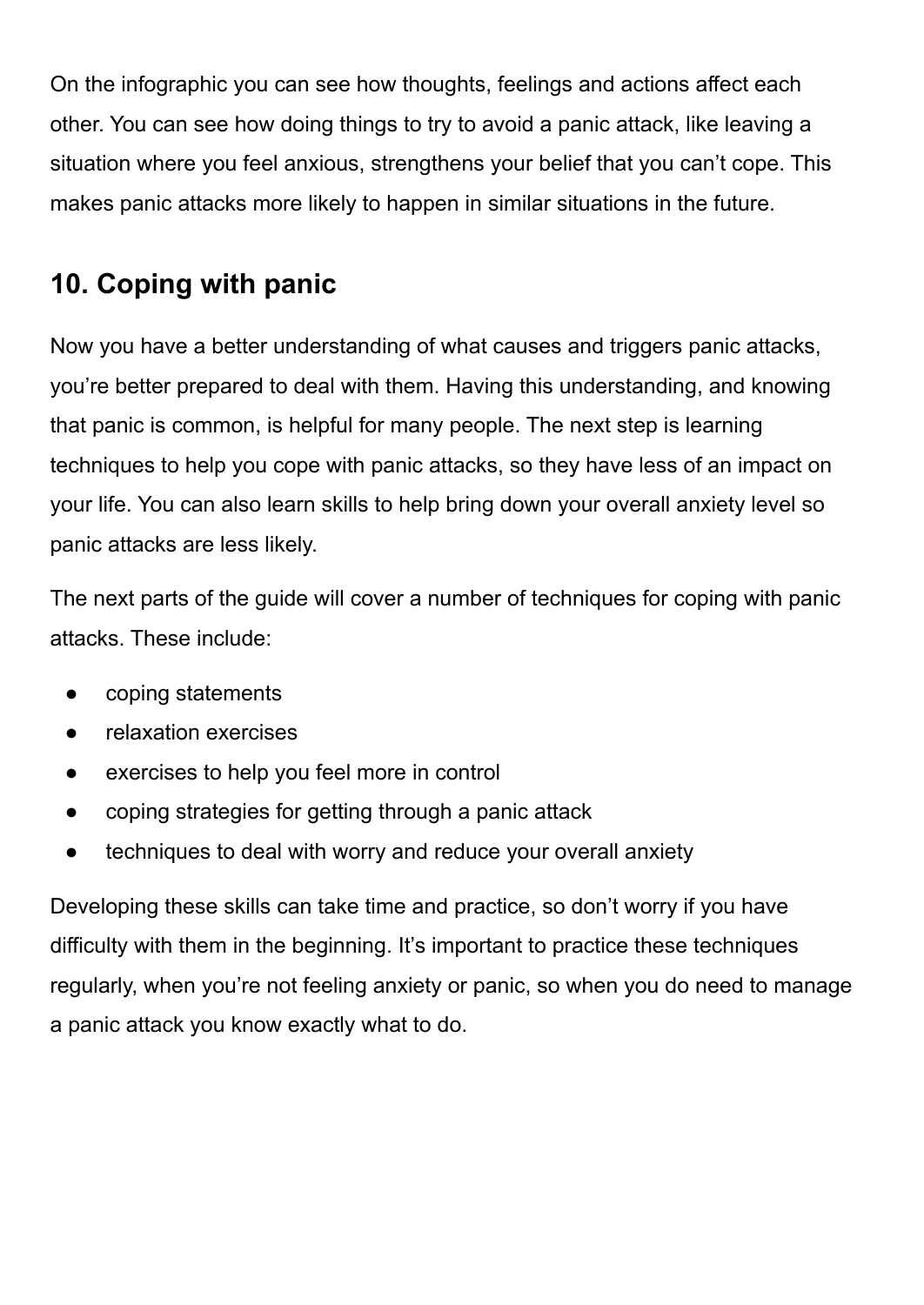### **Coping statements**

Coping statements are great way to remind yourself about what anxiety and panic actually are, and can prevent the development of a negative cycle where you panic about panicking. You can make up your own coping statements, or use ones like this:

- "Anxiety is normal."
- "Panic is just high levels of anxiety."
- "Everyone experiences anxiety and panic at times."
- "Anxiety and panic aren't dangerous."
- "Fear is designed to protect us it's not harmful."
- "I've gotten through this before, I can do it again."
- "Slowing down my breathing will help."
- "My anxiety and panic levels will reduce with time."
- "I don't need to escape or use safety behaviours."
- "I've never fainted, choked, or had a heart attack through panic before."
- "Other people can't tell how anxious I feel."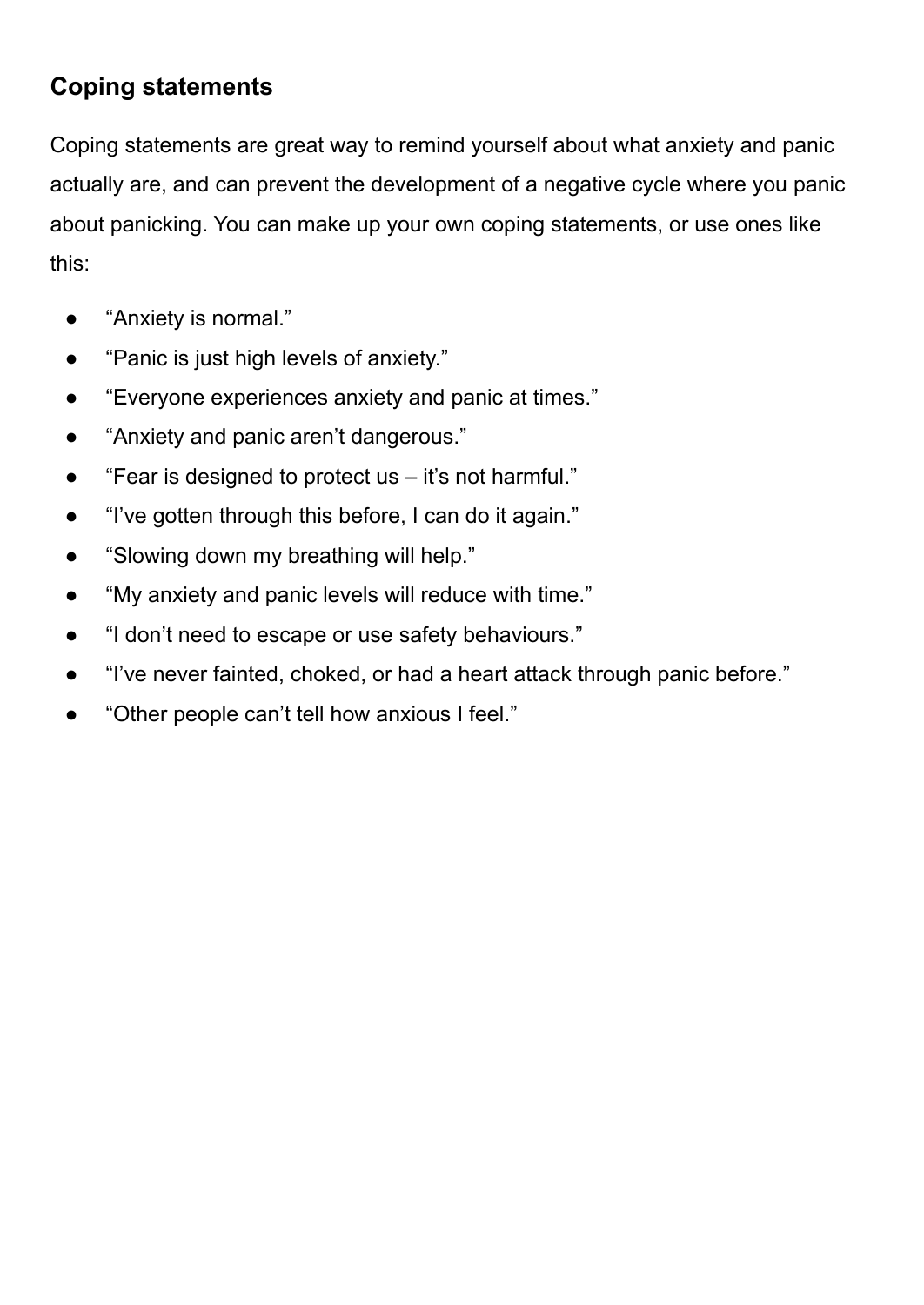## **11. Relaxation and distraction**

Breathing exercises can help you feel calmer and reduce your anxiety.

The controlled breathing technique involves focusing on and slowing down your breathing. It's particularly helpful if you feel dizzy or light-headed when you get anxious.

- 1. Get into a comfortable position you could lie on your bed, or sit on a comfortable chair.
- 2. Try to breathe in a steady rhythm. Perhaps try to breathe in for three seconds, hold this breath for two seconds, and then breathe out for three seconds. It can be helpful to count as you do this – for example, "in, 1,2,3... out, 1,2,3".
- 3. Repeat the steady breathing for a few minutes.
- 4. You should soon begin to feel more relaxed. If you were feeling dizzy then this should also get better after a few minutes.

We have a number of other breathing and relaxation exercises on NHS inform that can help with anxiety and stress. Try doing these as often as possible, even when you're feeling calm, so you can get used to them and use them automatically when you start to panic.

[Try more breathing and relaxation exercises on NHS inform](https://www.nhsinform.scot/healthy-living/mental-wellbeing/stress/breathing-and-relaxation-exercises-for-stress)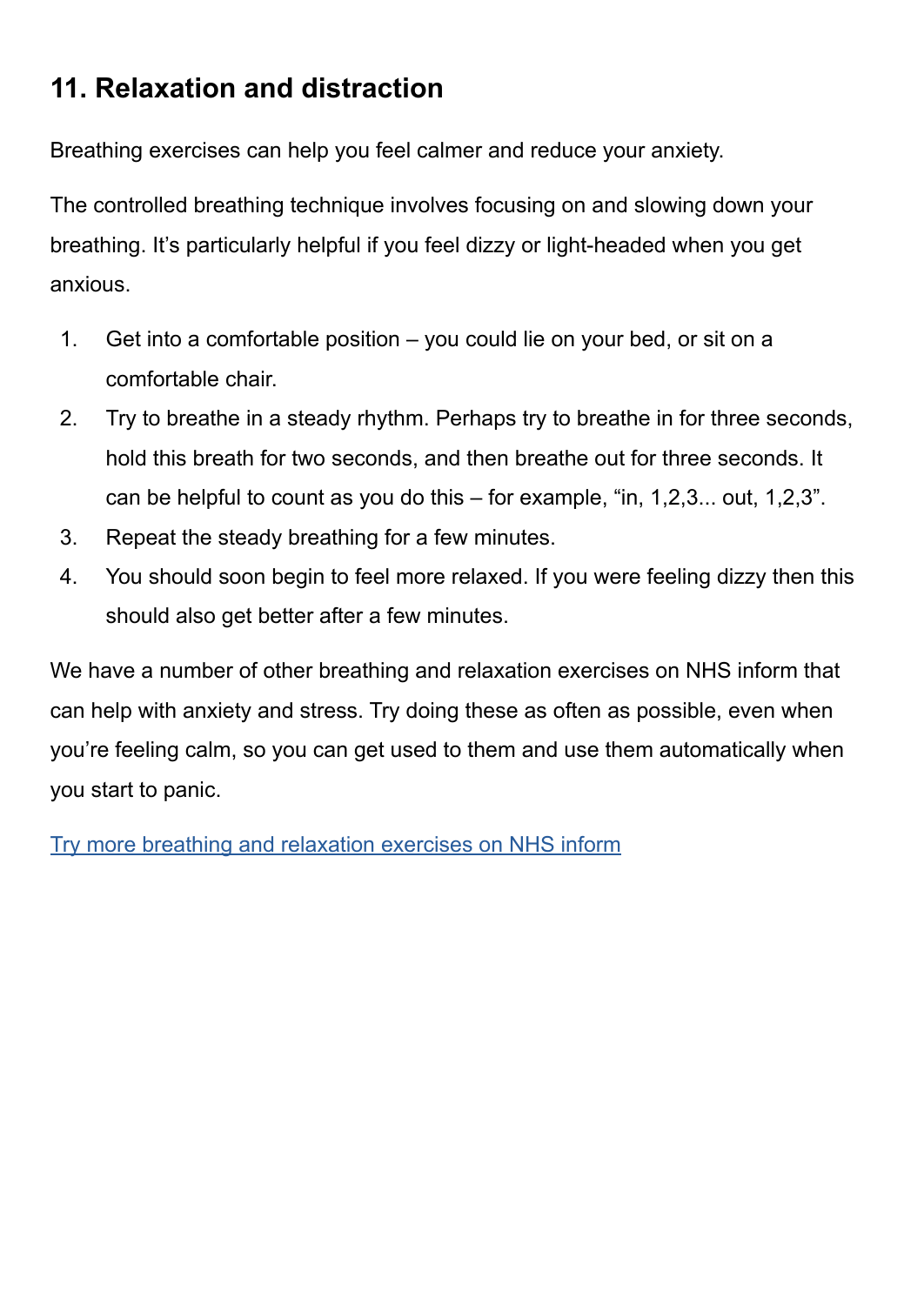### **Distraction**

Another good approach is to focus on what's going on around you, instead of what's going on inside your body. Here are some useful distraction techniques:

- try counting backwards from 100 in threes for example, "100, 97, 94, 91..." and so on
- listen to music.
- try counting all the red objects you can see
- repeat the words of a song, in your mind or out loud
- $\alpha$  do something you enjoy that needs you to focus for example, knitting, sewing, reading, or watching a TV show
- go outside for a walk, if you can, and try to really experience the world around you – feel the air on your face and the ground under your feet, look around at everything that's going on, and listen to all the sounds
- picture something or someone that makes you feel happy and relaxed picture your favourite place in your mind, and imagine yourself there with your favourite person, or your pet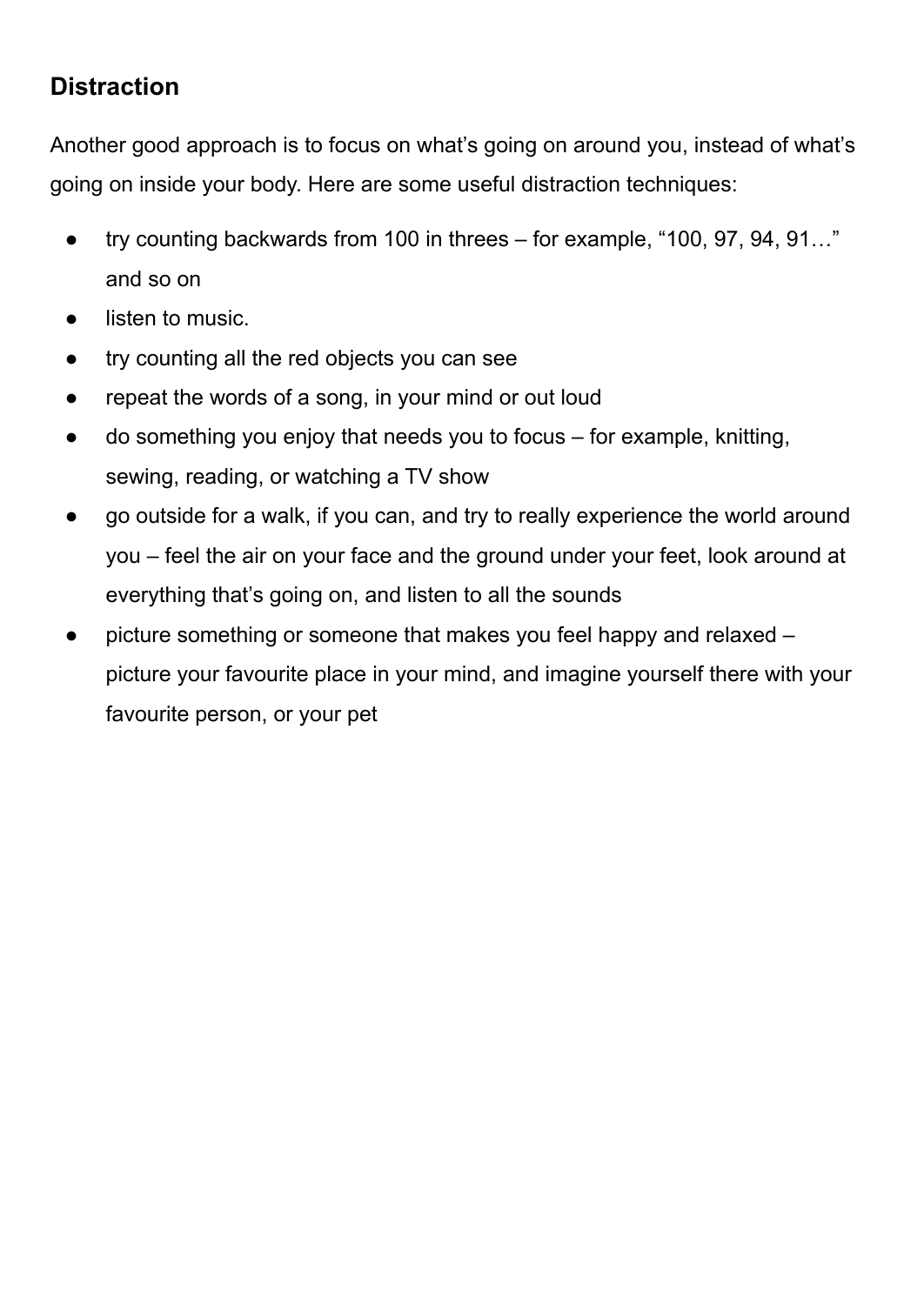# **12. Grounding**

Grounding is a helpful technique to reduce feelings of anxiety and panic when they feel overwhelming.

Grounding involves changing your focus from uncomfortable feelings and thoughts, which are internal, to the external and the here and now.

### **Exercise 1**

You can use the 5,4,3,2,1 method to ground yourself.

Start by sitting in a comfortable place and taking a deep breath. Then try to focus on the following:

- 5 things you can see
- 4 things you can feel
- 3 things you can hear
- 2 things you can smell
- 1 thing you can taste

### **Exercise 2**

- 1. Sit or stand in a comfortable position
- 2. Imagine you have an empty balloon in your stomach
- 3. Try to inflate the balloon by breathing through your nose breathe in while counting to 3
- 4. Now slowly deflate the balloon by breathing out through your mouth
- 5. Inflate and deflate the balloon a few times until you feel calmer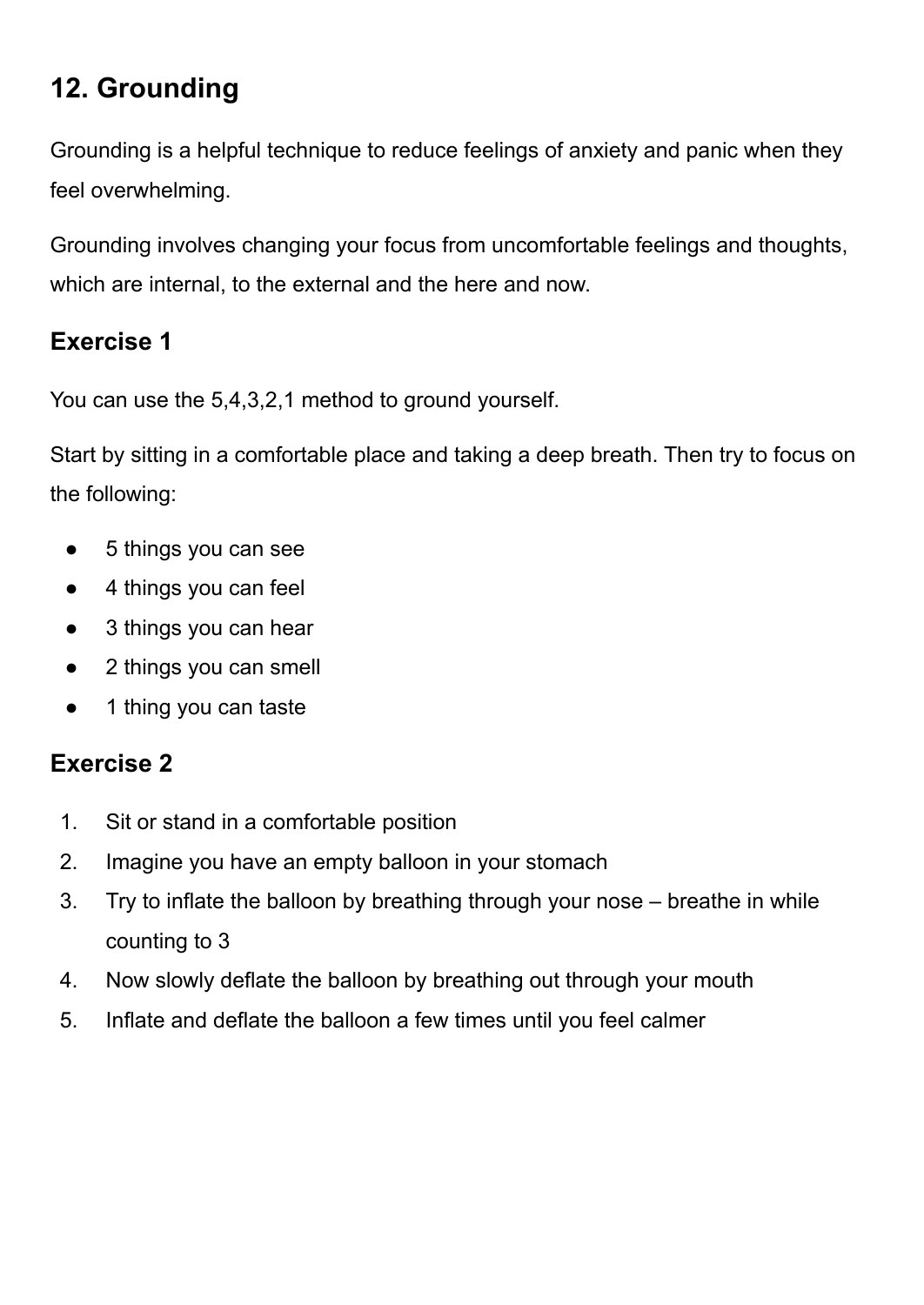# **13. Worry time**

Often when people are dealing with emotional upset or stressful periods in their lives, people try to avoid thinking about what's bothering them. This can cause these worries to pop up at times when your mind is less active, such as when you're going to bed at night, and trigger a panic attack.

You can feel more in control of these worries by setting aside a specific time in the day to allow your mind to focus on them, and give yourself time to acknowledge them. This doesn't mean trying to think of solutions – it's more of a chance to take control of how and when you think about your worries, so they're less likely to pop into your mind and cause you to panic.

### **Worry time:**

- 1. Decide a time in the day that's worry time this should last about 10 to 15 minutes.
- 2. At other times, remind yourself that you have worry time put aside already and you can worry about things then.
- 3. Try to make sure worry time doesn't go on for longer than 15 minutes.
- 4. During worry time, let yourself worry don't even try to come up with solutions. Focus entirely on allowing yourself to go over these worries.
- 5. Stop as soon as your worry time is finished or earlier, as you might run out of worries before the 15 minutes is up.

After worry time, do something completely different – for example, you could talk to a friend, go for a walk, or just make a cup of tea. Do something that signals to you that worry time is over. This changes your focus back from the internal to the external here and now.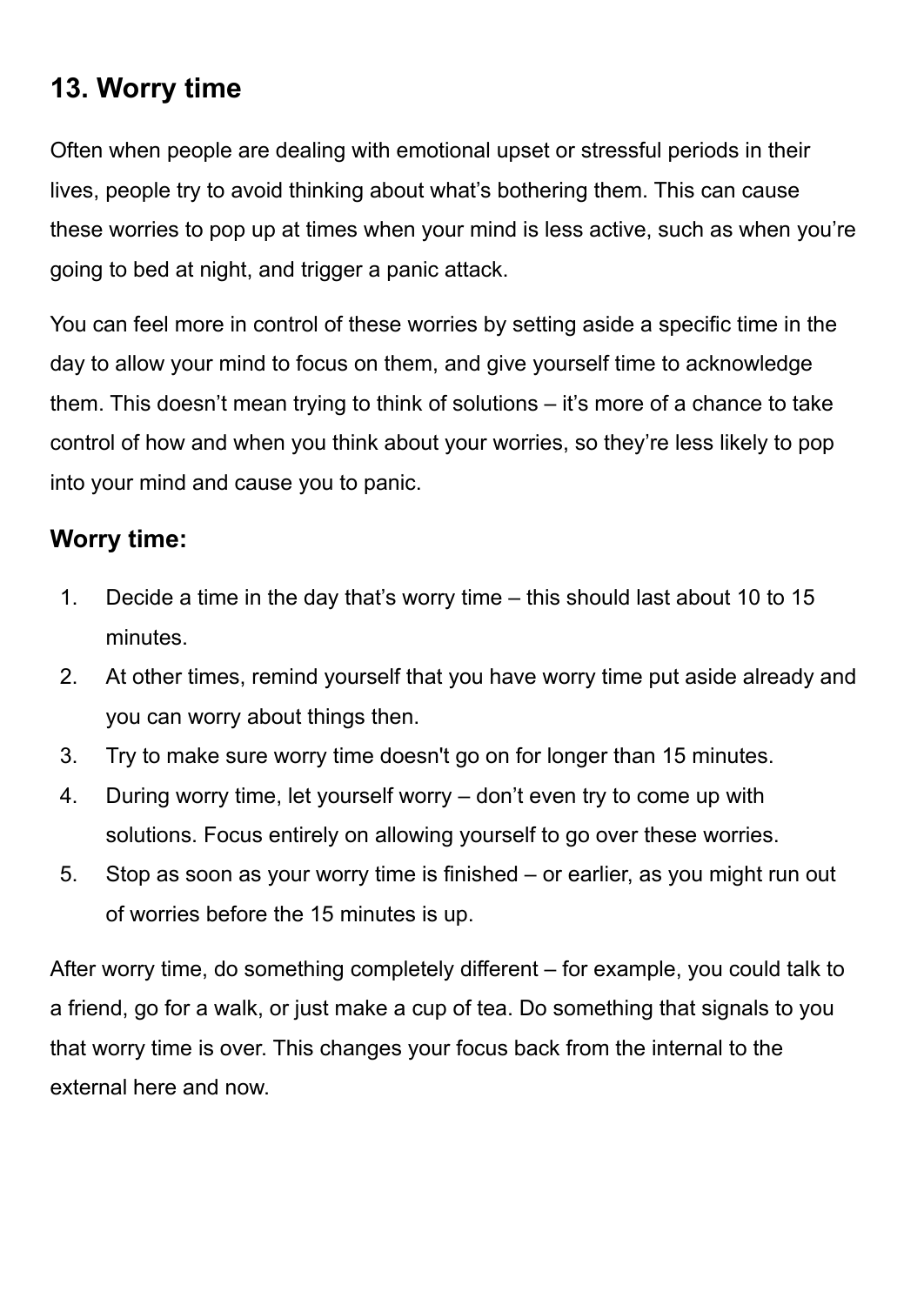# **14. Getting through a panic attack**

It's not always possible to prevent a panic attack – although that doesn't mean it isn't worthwhile to practice relaxation and ways to de-stress.

The following techniques are helpful for reducing the intensity and length of panic attacks:

Use the coping strategies in the previous sections of this guide when you first start to panic – try to catch the attack early. Breathe more slowly and work on shifting your focus away from yourself and onto an external positive distraction. Section 11 of this guide has a list of ideas for distractions that can help.

Reassure yourself using coping statements – panic attacks feel terrible, but they don't cause anything bad to happen. Remind yourself that you've had panic attacks before and survived, so you will survive this time as well.

Make an effort not to run away or use safety behaviours – it's important to stay in the situation you're in, if you can. This shows you that you don't have to escape for the panic to stop.

Remind yourself of what's happening in your body and mind:

- this is your brain's alarm system trying to protect you
- your body and brain are built to cope with this
- while you're panicking, you're at your most prepared to deal with danger even if it doesn't feel like it
- your brain's alarm system will switch itself off  $-$  you can wait for that to happen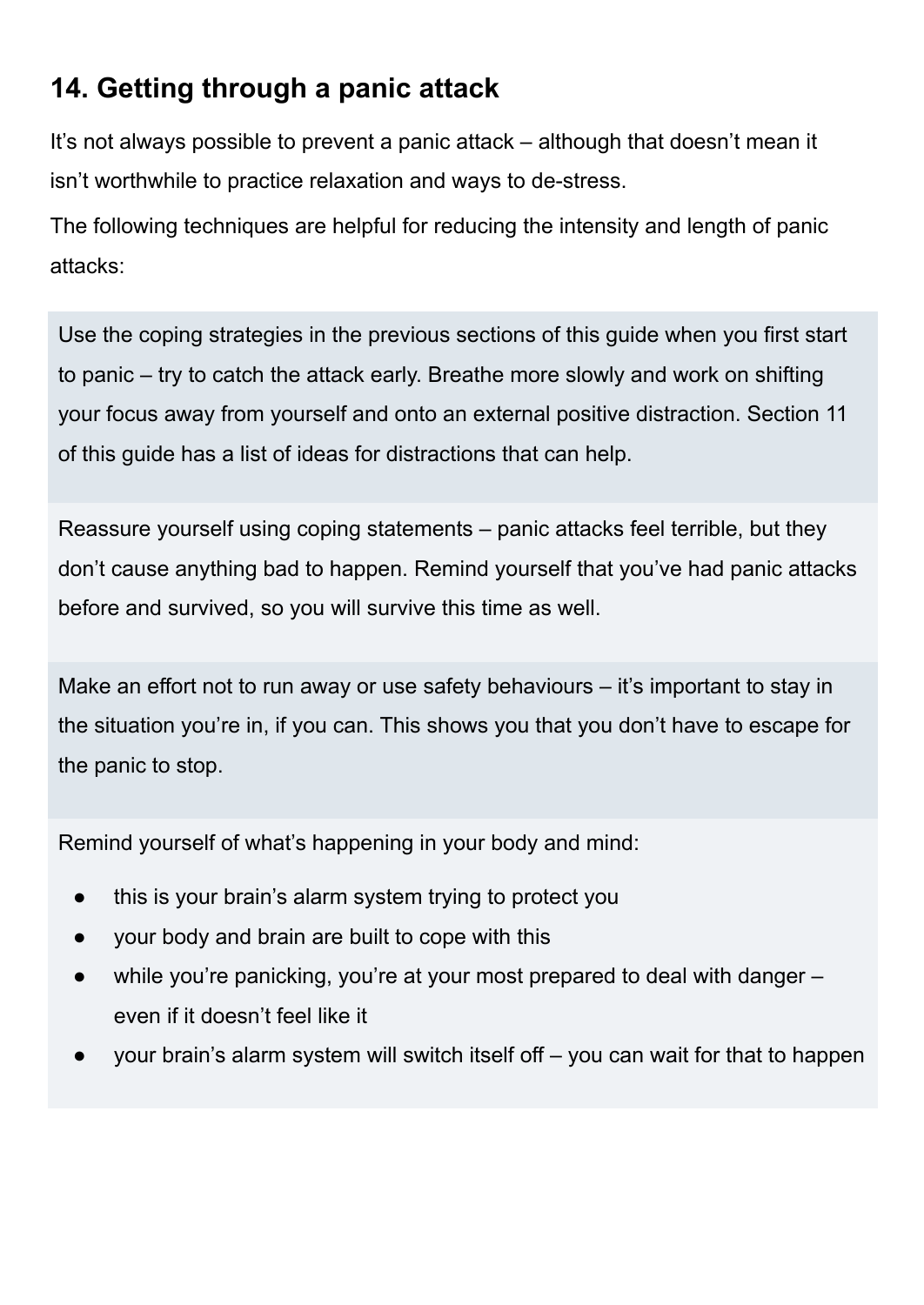# **15. Reducing avoidance and safety behaviours**

Avoidance and safety behaviours can make it difficult to overcome panic attacks. As mentioned in Section 8 of this guide, if you avoid situations that make you feel anxious, or where you worry you'll have a panic attack, it can make the problem worse. The longer you avoid something, the more intimidating it becomes. Also, if you always avoid situations that cause anxiety, it's harder to prove to yourself that you can manage them – as a result, you may lose confidence.

Safety behaviours, as mentioned in Sections 3 and 8, can make you feel less anxious at the time, but actually make things worse in the long term. Safety behaviours can make you think a situation only went well because you used them – this makes you think you need to keep using them.

Here are some examples of safety behaviours:

- avoiding particular situations, such as public or crowded places, in case you have a panic attack
- only going out, or to certain places, if you have someone you know with you
- always carrying things with you that make you feel safer, like anti-anxiety medication, or a paper bag in case you have to be sick

If you keep using safety behaviours, you never get the chance to prove to yourself that you can cope without them. This makes it harder to manage panic and feel in control.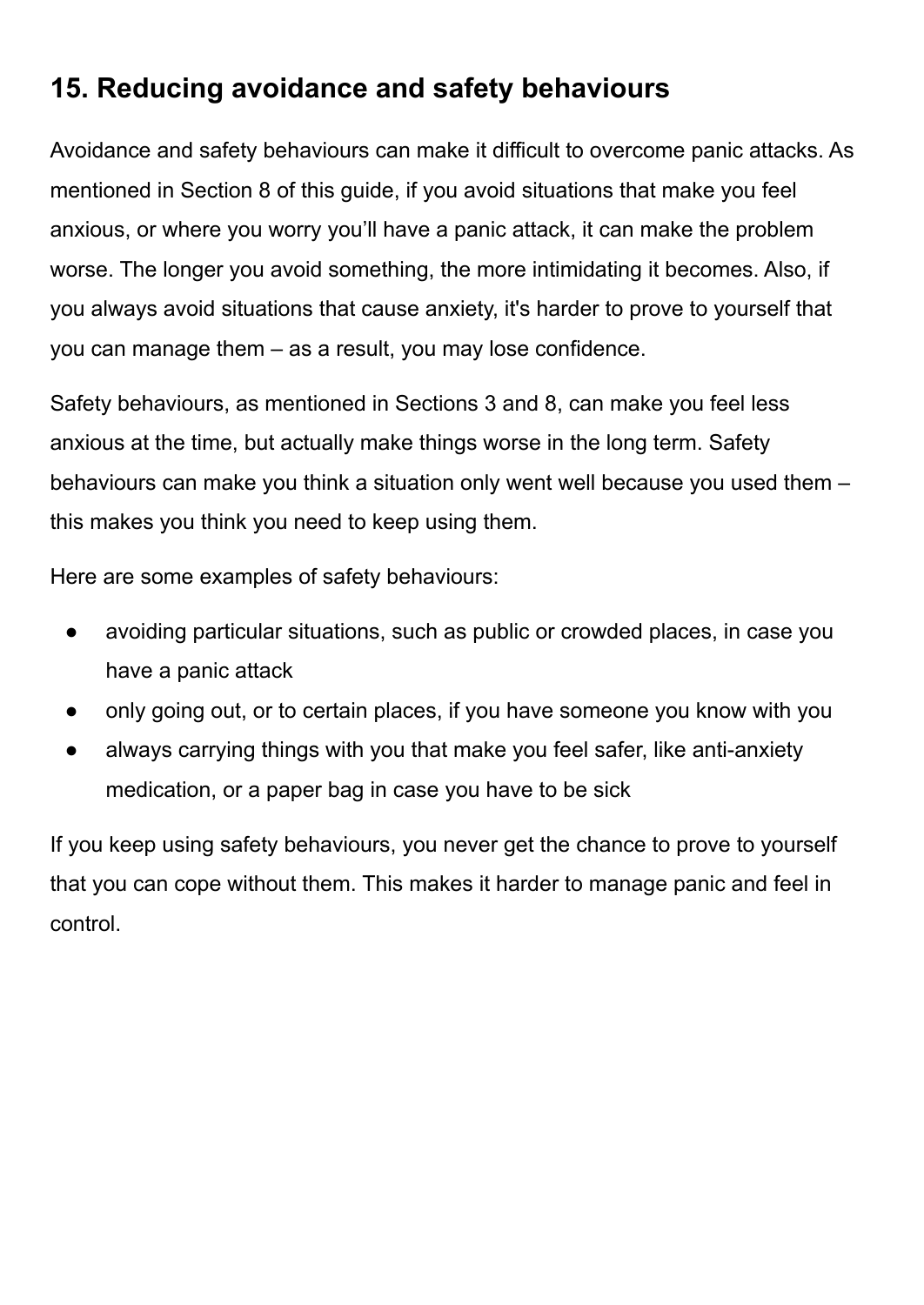One of the most helpful ways to deal with panic attacks in the long term is to identify and challenge unhelpful thoughts. You can do this through 'behavioural experiments' – this means going into situations where you think you might panic and proving to yourself that you can cope.

Trying these frightening activities will give you important information that you can use to manage feelings of panic. For example, you might be scared that you will have a panic attack if you go into the supermarket alone – then once you do it, you find that it was easier than you expected. This makes it much easier to challenge negative thoughts in the future and build self-confidence, which in turn reduces the chances of having another panic attack.

In the next section, you'll find an activity that will help you start reducing avoidance and safety behaviours.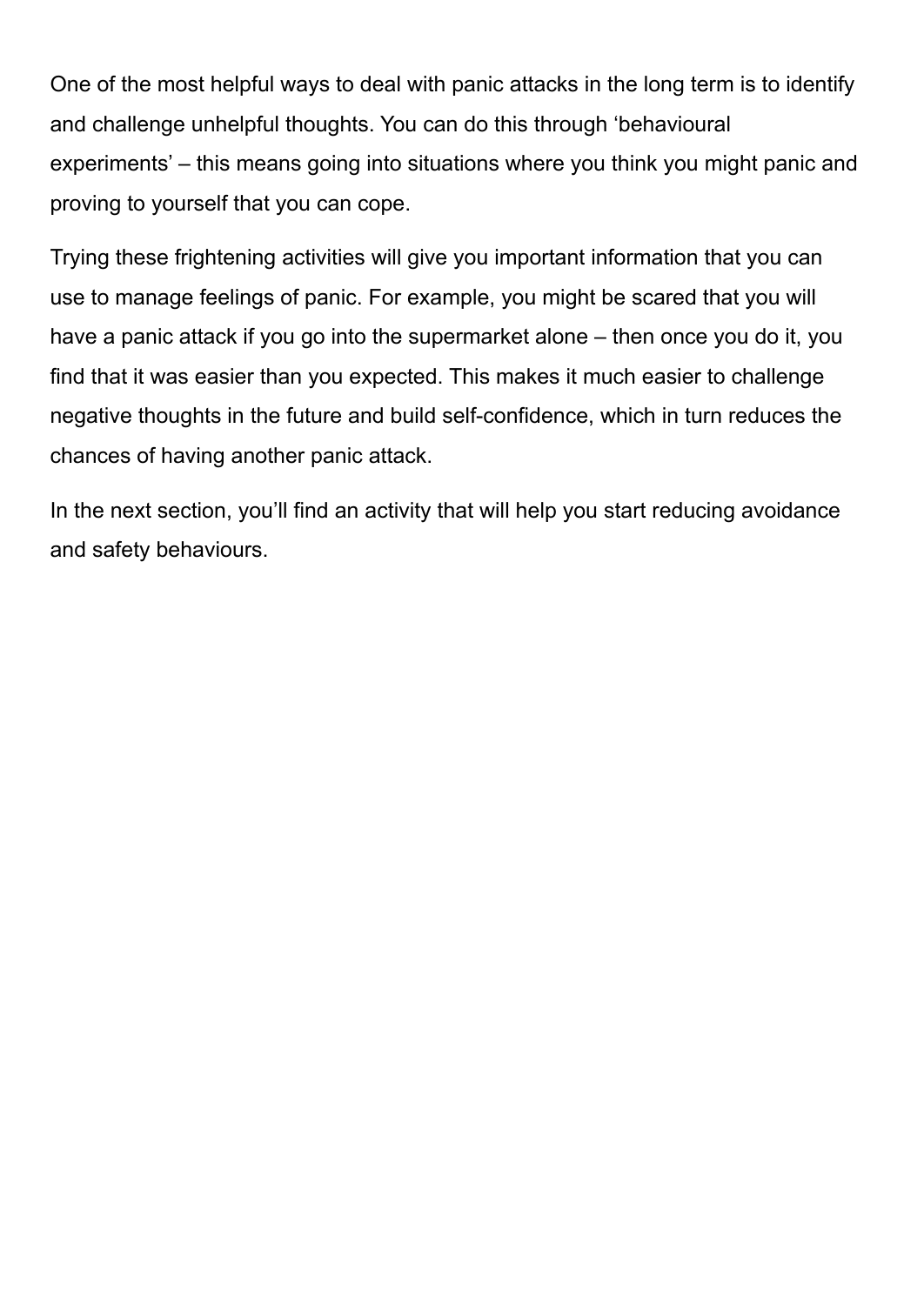# **16. Behavioural experiments – Activity 2**

There are 7 steps to a behavioural experiment:

- 1. Decide on your overall goal for example, going to the supermarket alone on a Saturday afternoon.
- 2. Make a list of smaller steps towards this goal for example, walking to the end of the road alone, or going to the supermarket when it's not busy.
- 3. Rank the steps based on which ones make you most anxious, and sort them in order from the one that causes the least anxiety to the one that causes the most anxiety.
- 4. Try out the first step.
- 5. Think about how the first step went what went well? What could have gone better?
- 6. Repeat the first step until you feel comfortable.
- 7. Move onto the next step and repeat the process.

Here's an example:

**Goal:** going to the supermarket alone on a busy Saturday afternoon

| <b>Step</b>                                                                                  | Difficulty score ( $0 =$ no distress, $10 =$<br>extreme distress) |
|----------------------------------------------------------------------------------------------|-------------------------------------------------------------------|
| Leaving your house alone and waiting<br>outside for 5 minutes before going back<br><i>in</i> | 2                                                                 |
| Walking down the street alone                                                                | 4                                                                 |
| Going to a smaller shop alone                                                                | 5                                                                 |
| Going to the supermarket alone but not<br>going in                                           | $\overline{7}$                                                    |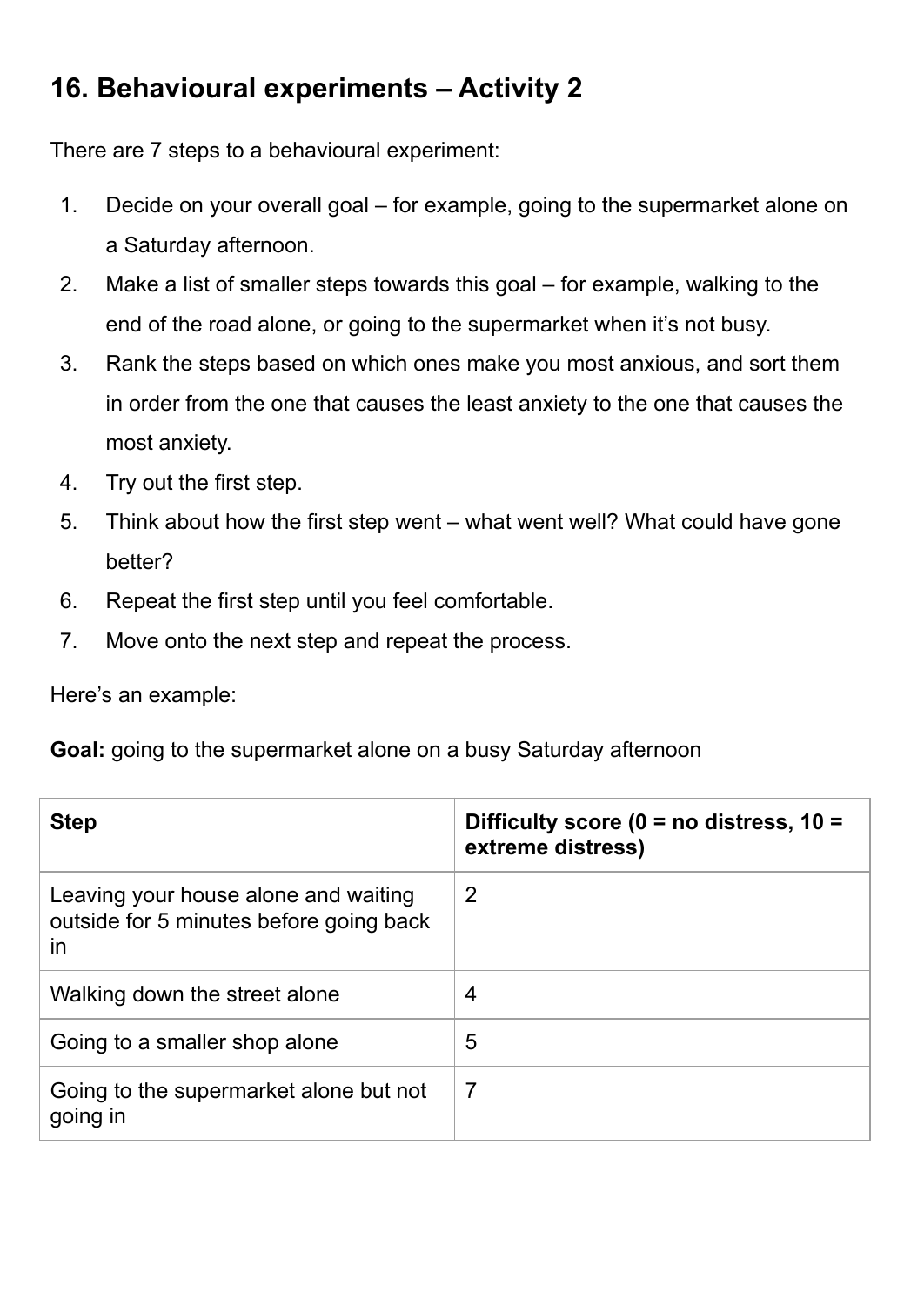| <b>Step</b>                                            | Difficulty score ( $0 =$ no distress, $10 =$<br>extreme distress) |
|--------------------------------------------------------|-------------------------------------------------------------------|
| Going to the supermarket alone at 9pm<br>on a Monday   | 9                                                                 |
| Going to the supermarket alone at 2pm<br>on a Saturday | 10                                                                |

You'll find a table you can fill out yourself on the next page.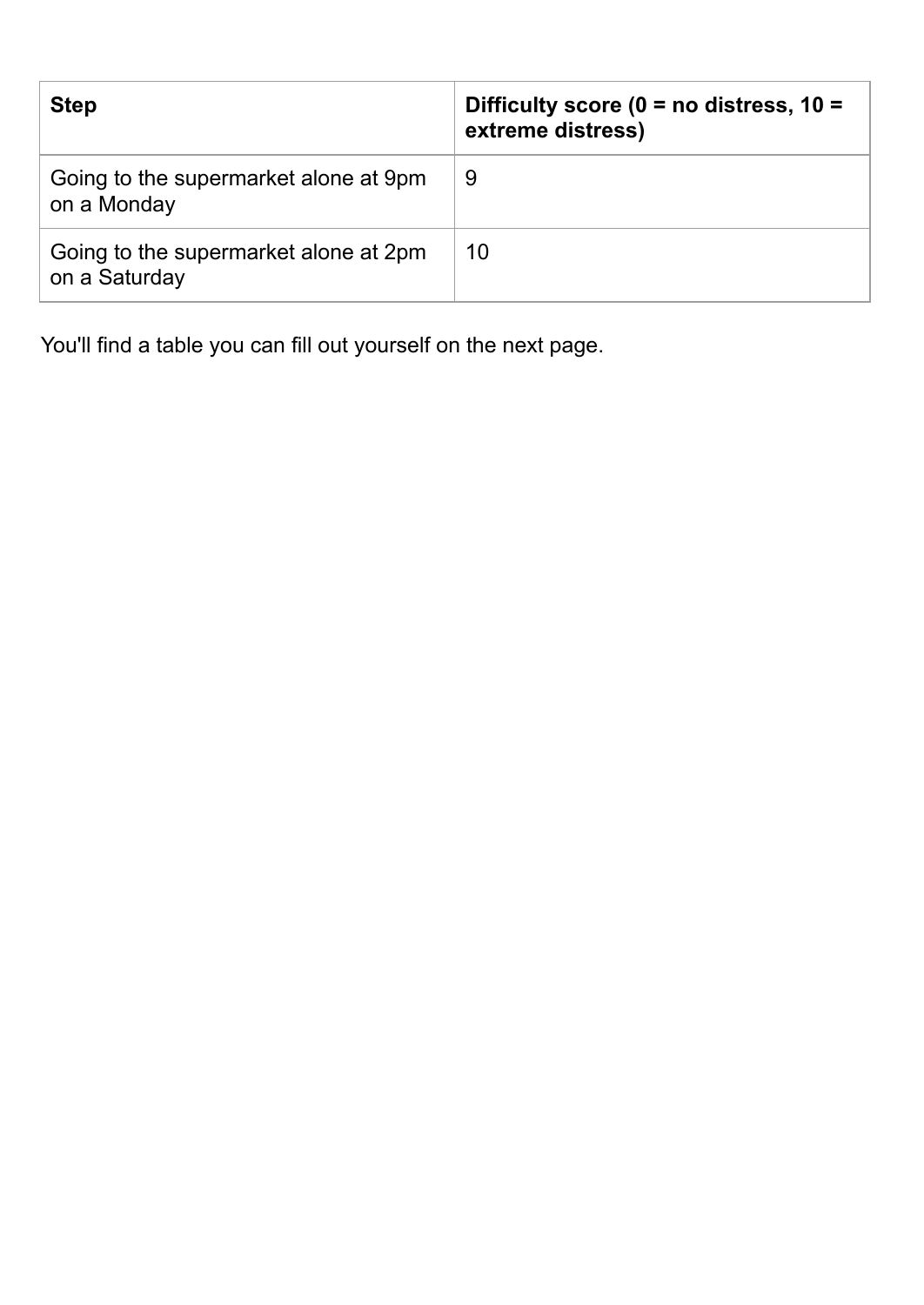| Goal:       |                                                                     |
|-------------|---------------------------------------------------------------------|
| <b>Step</b> | Difficulty score $(0 = no$<br>distress, $10 =$<br>extreme distress) |
|             |                                                                     |
|             |                                                                     |
|             |                                                                     |
|             |                                                                     |
|             |                                                                     |
|             |                                                                     |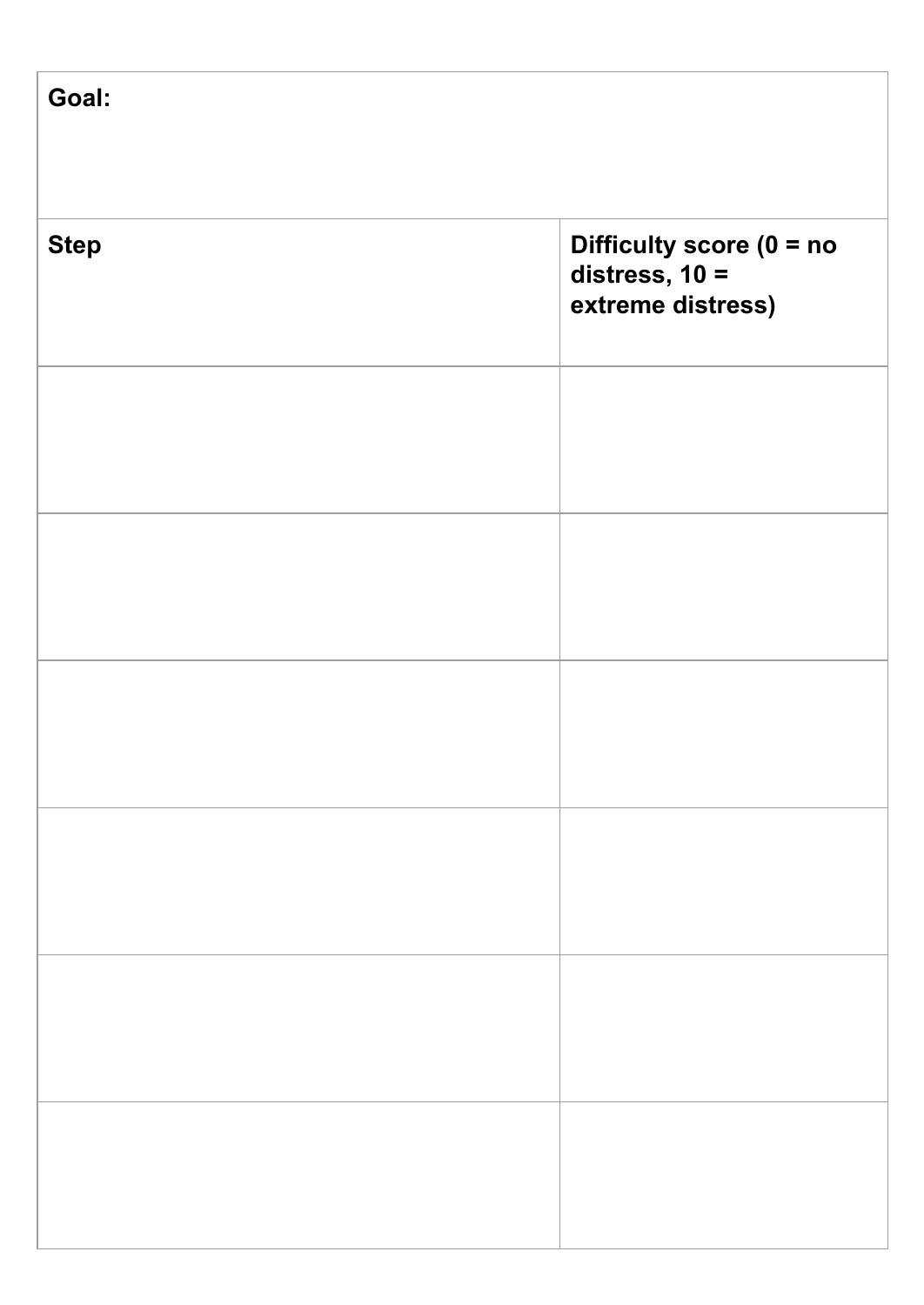### **Making the most of behavioural experiments**

Here are some tips that will help you to benefit from this activity:

Remember that these steps will make you feel anxious and panicky, but those feelings are part of the experiment and it's important to 'push through' them. Keep in mind that anxiety and panic are not dangerous, even though they feel terrible.

When you're working through your list, try your best to avoid engaging in safety behaviours. The aim of these tasks is to expose you to situations that make you feel anxious and panicky and give you the chance to overcome those feelings, so using safety behaviours can make it harder for you to feel better in the long term. Safety behaviours take away your chance to find out you can face these situations without them.

You might find it helpful to add an item to your list that focuses on avoiding safety behaviours – for example, you could say "I'm scared to go out without listening to music on my headphones", and challenge yourself to overcome that fear.

Some situations that make you feel anxious are ones that go on for a long time - for example, shopping or going to a party. Try to remain in these situations for as long as you can, and your anxiety will begin to reduce. If you can increase the amount of time you stay every time you're in the situation, it'll help build your tolerance - you'll find it easier to cope for longer as time goes on.

Try to avoid monitoring your body or anticipating a panic attack. Use the techniques from sections 10, 11, and 12 of this guide to help you stay calm.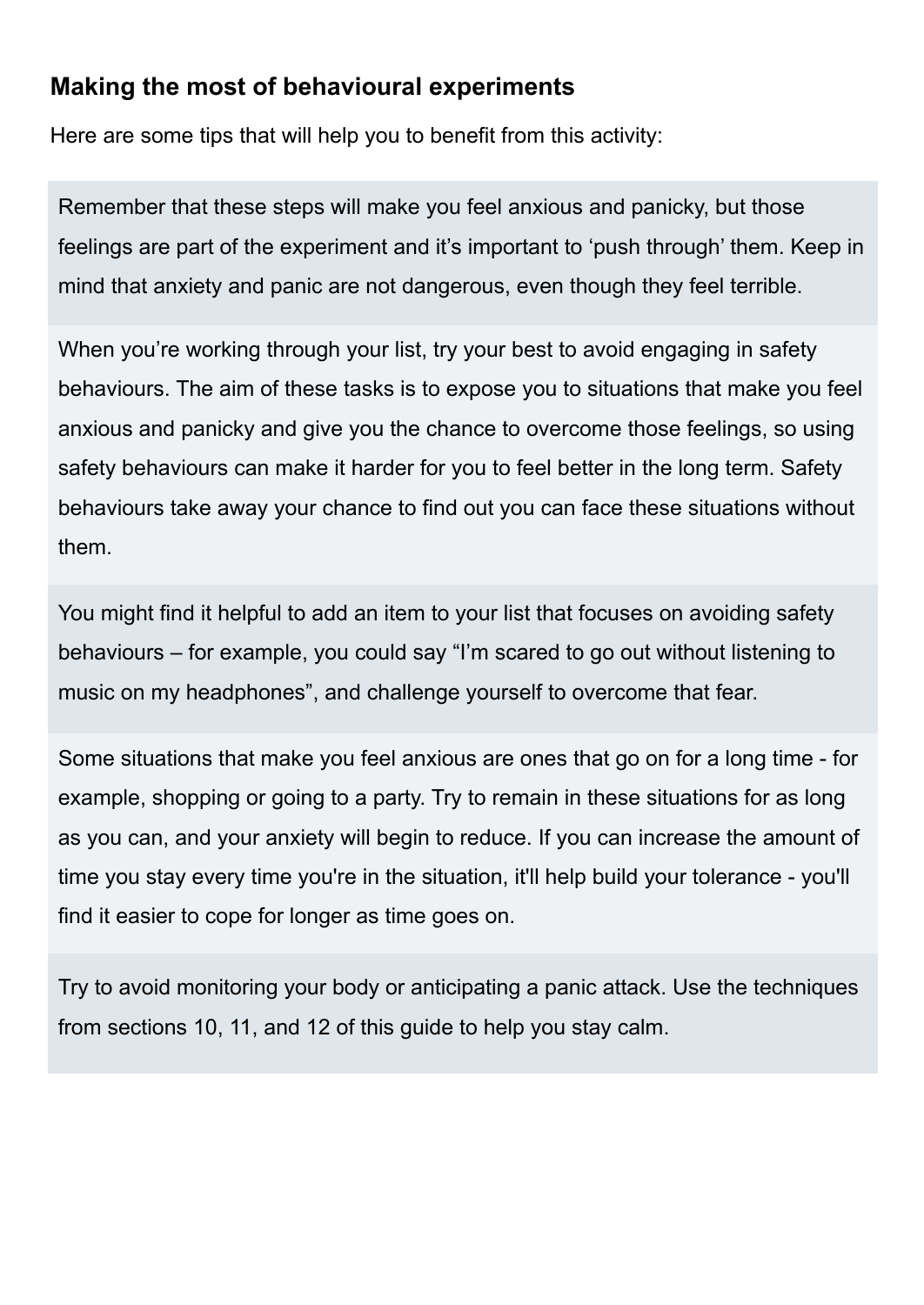## **17. Next steps**

Keep using the techniques you found helpful from this guide – they should continue to benefit you. If there are some things that you didn't find helpful to begin with, stick with them for a few weeks – CBT can take a little time to work.

### **Further help**

If you're feeling distressed, in a state of despair, suicidal or in need of emotional support you can phone NHS 24 on 111. For an emergency ambulance phone 999.

If you feel you need more help with your mental health, try speaking to your GP, or [search for mental health and wellbeing services in your area.](https://www.nhsinform.scot/scotlands-service-directory/health-and-wellbeing-services?sortby=_distance&sortdir=Asc&svctype=15)

For information and advice when you're feeling down, you can phone [Breathing Space](https://breathingspace.scot/) on 0800 83 85 87.

The Breathing Space phoneline is available:

- 24 hours at weekends (6pm Friday to 6am Monday)
- 6pm to 2am on weekdays (Monday to Thursday)

If you found this guide helpful and would like to do more work like this, [Living Life](https://breathingspace.scot/living-life/) offers a range of structured psychological interventions and therapies to improve mental health and wellbeing. They're open Monday to Friday, from 1pm to 9pm, and you can phone them on 0800 328 9655.